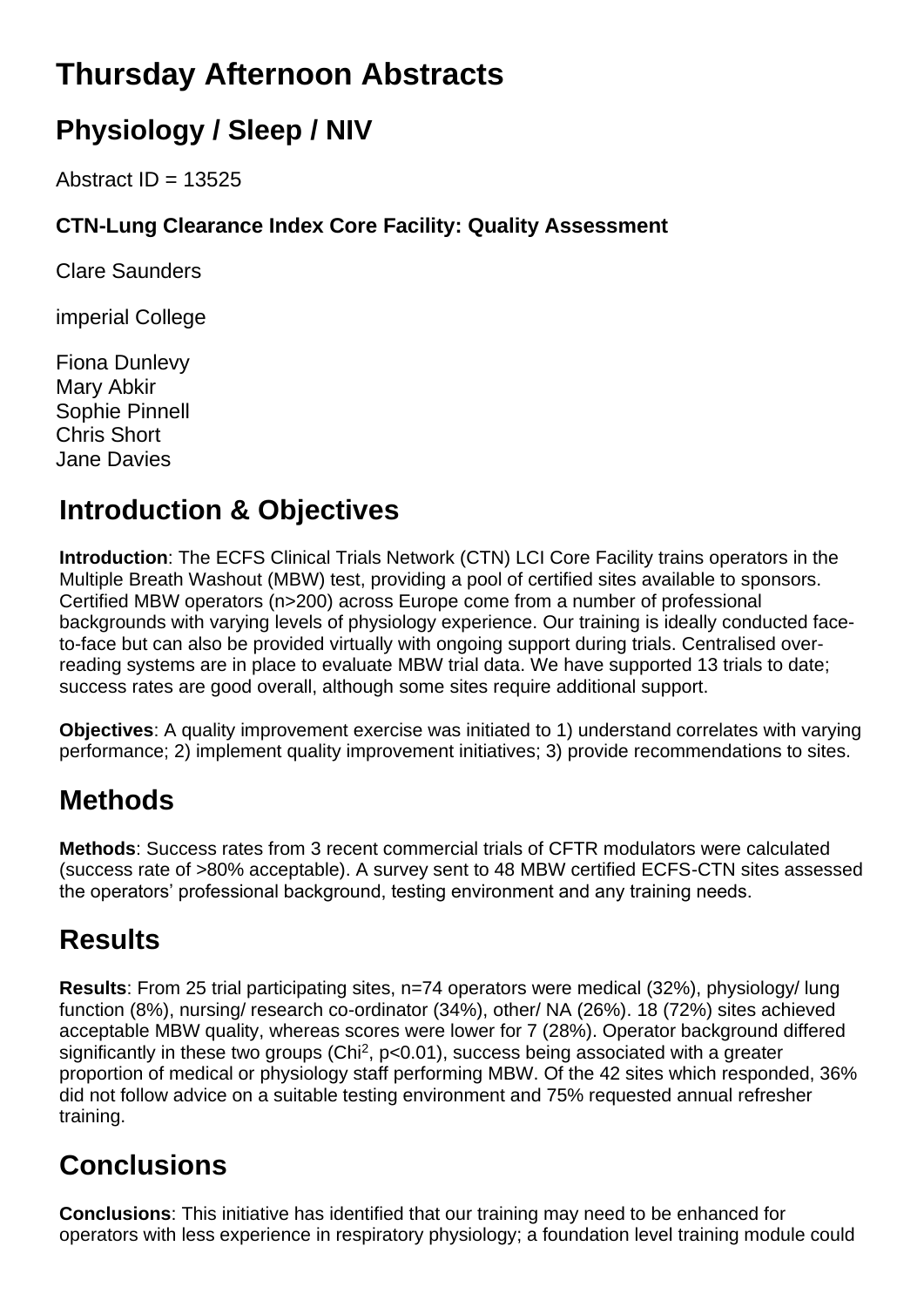be beneficial. We will also initiate annual refresher training in order to maintain operators' skills. A summary of individual site success rates will be provided to each site with personalised training plans implemented. Some sites not partaking in commercial trials still perform MBW, therefore, we are considering a service where sites can submit practice traces for quality control once a year.

## **References**

## **Cystic Fibrosis / Suppurative lung disease**

Abstract  $ID = 13524$ 

#### **The Lung Clearance Index Core Facility**

Sophie Pinnell

Royal Brompton & Harefield Hospital

Clare Saunders Mary Abkir Christopher Short Jane Davies

## **Introduction & Objectives**

Historically, spirometry has been used in many cystic fibrosis clinical trials to obtain FEV1 for use as a wellestablished outcome measure<sup>1</sup>. However, FEV<sup>1</sup> is not able to detect early disease changes which occur in the smaller, peripheral airways. The multiple breath washout test (MBW), with lung clearance index (LCI) as its primary outcome, can provide an overall indication of ventilation inhomogeneity and is now used in cystic fibrosis clinical trials as a key outcome measure. The LCI Core Facility was created in 2014 to assist with standardisation of testing by certifying operators across Europe and providing an overreading service for clinical trials<sup>2</sup>

## **Methods**

Our team at the Royal Brompton/Imperial College have aided the standardisation of testing by working with other specialist centres to create a standard operating procedure. Training is provided to sites using a combination of online and face-to-face sessions. Operators can then submit traces for analysis whereby a well-defined set of quality criteria is applied to determine whether they pass or fail the certification. In collaboration with the cystic fibrosis clinical trials network, a log of all certified sites and operators is maintained. This allows sponsors to access a pool of suitable sites for clinical trials.

## **Results**

To date, we have certified 175 operators; on average 78% of operators pass certification first time. We provide further training and support to those who need to re-submit. Since the core facility was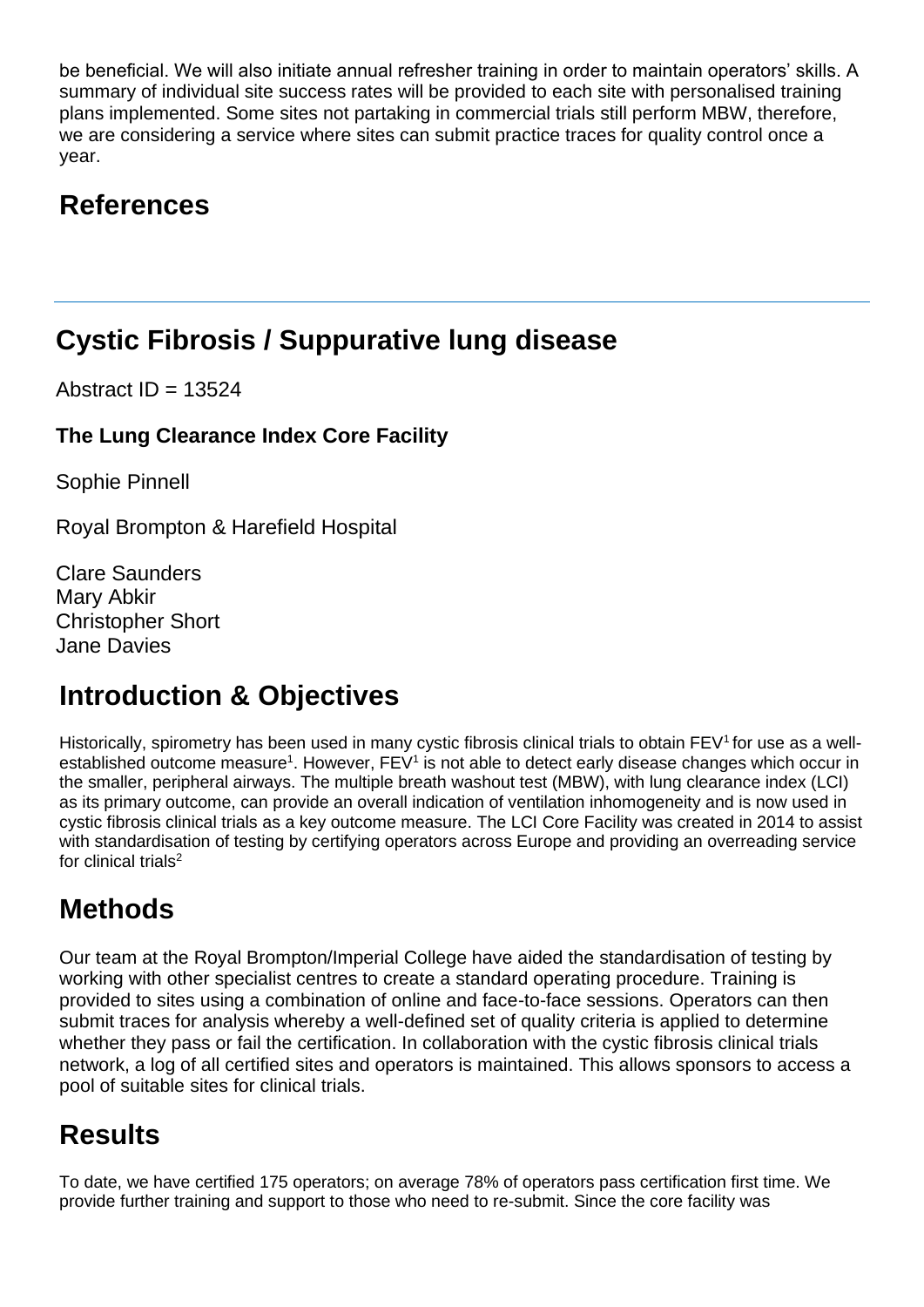established, we have overread a total of 4403 MBW traces for clinical trials; this ensures high quality testing data is used in CF research.

| Year | <b>Number of operators</b><br>certified | First time pass rate<br>(%) | <b>Total number of traces</b><br>submitted |
|------|-----------------------------------------|-----------------------------|--------------------------------------------|
| 2014 | 12                                      | 75                          | 38                                         |
| 2015 | 45                                      | 73                          | 270                                        |
| 2016 | 21                                      | 67                          | 123                                        |
| 2017 | 18                                      | 83                          | 95                                         |
| 2018 | 23                                      | 83                          | 140                                        |
| 2019 | 15                                      | 73                          | 85                                         |
| 2020 | 19                                      | 74                          | 111                                        |
| 2021 | 15                                      | 87                          | 88                                         |
| 2022 |                                         | 86                          | 44                                         |

#### Summary of operator pass rate

#### **Conclusions**

The LCI Core Facility has helped to enable standardisation of MBW testing, resulting in a higher quality outcome measure for CF research. Following our success, we have been approached by other disease group networks for which LCI could be a useful outcome measure.

#### **References**

1. Szczesniak, R., Heltshe, S.L., Stanojevic, S. and Mayer-Hamblett, N., 2017. Use of FEV1 in cystic fibrosis epidemiologic studies and clinical trials: a statistical perspective for the clinical researcher. Journal of Cystic Fibrosis, 16(3), pp.318-326.

2. Saunders, C., Jensen, R., Robinson, P.D., Stanojevic, S., Klingel, M., Short, C., Davies, J.C. and Ratjen, F., 2020. Integrating the multiple breath washout test into international multicentre trials. Journal of Cystic Fibrosis, 19(4), pp.602-607.

## **Physiology / Sleep / NIV**

Abstract  $ID = 13546$ 

**Determining cut-off values for respiratory indices that predict night-to-night variability in pulse oximetry screening of children with trisomy 21**

Jonathan Ong

Southampton Children's Hospital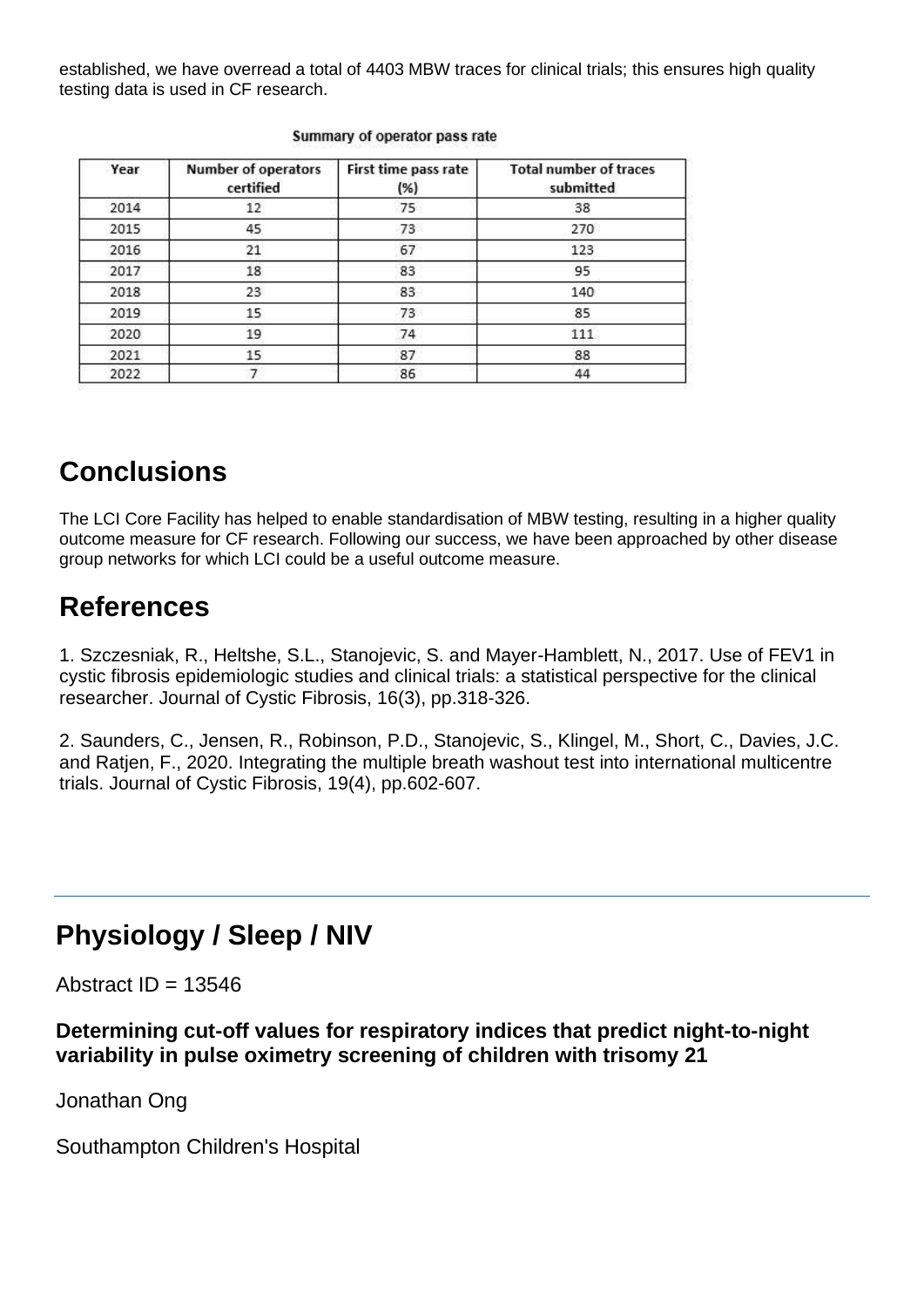Home pulse oximetry (HPO) can be used as a screening tool for obstructive sleep apnoea in children with trisomy 21. Previous studies<sup>1,2</sup> have demonstrated significant night-to-night variability. We aimed to determine cut-off values to predict the likelihood that respiratory indices on night one would change over subsequent nights.

## **Methods**

Children with trisomy 21 over the age of 12 months were recruited between April 2020 and March 2022 to attend HPO over three consecutive nights. Studies containing night recordings with less than 4 hours artefact-free recording time (AFRT) were excluded from the analysis. Pre-determined clinically relevant cut-off (CRCO) values - mean oxygen saturations (SpO2) <94%, Oxygen Desaturation Index 4% (ODI4%) >4 and delta 12s index (D12) >0.55 - were used to identify cases of change (COC), defined as: values that fluctuated above and below the CRCO values across nights one to three. Receiver-Operator Curve (ROC) analysis was used to determine cut-off values with the optimum sensitivity and specificity to predict likelihood of becoming COC over subsequent nights.

## **Results**

47 children aged 1.6 to 15.7 years (median 5.5 years) underwent 60 HPO studies over the study period. 13 studies were excluded due to insufficient AFRT on at least one night and 11 failed to complete three nights due to equipment failure or user error, leaving 36 complete studies for analysis. The median SpO2 for the cohort was 95.7% (91.5–98.8). The proportion of COC across nights one to three were as follows: mean SpO2 =17% (6/36), ODI4% =47% (17/36), D12 =36% (13/36).

|       |             |       | Below CRCO on night one |             |      |     |             |       | Above CRCO on night one         |      |     |      |
|-------|-------------|-------|-------------------------|-------------|------|-----|-------------|-------|---------------------------------|------|-----|------|
| Index | Lower Limit | AUC.  | Sensitivity             | Specificity | NPV  | PPV | Upper Limit |       | AUC   Sensitivity   Specificity |      | NPV | PPV  |
| ODI4% | 2.74        | 0.833 | 75%                     | 83%         | 83%  | 75% | 4.74        | 0.683 | 56%                             | 100% | 64% | 100% |
| D12   | 0.475       | 0.816 | 100%                    | 74%         | 100% | 55% | n/a         | n/a   | n/a                             | n/a  | n/a | n/a  |

Table 1: Cut-off values predicting COC for each index

AUC: area under the curve; NPV: negative predictive value; PPV: positive predictive value

A meaningful upper limit for D12 could not be determined due to large variability. There were no COC for studies with mean SpO2>94% on night one (NPV 100%).

## **Conclusions**

The high proportion of COC within the respiratory indices corroborates existing reports of night-to-night variability in these children. NPVs for ODI4%<2.74, D12<0.475 and mean SpO2>94% were 83%, 100% and 100% respectively, suggesting these values are unlikely to cross these cut-offs over subsequent nights. When obtaining complete three-night HPO studies is challenging, predicting COC after a single night of HPO may help inform whether further investigation via cardiorespiratory sleep study is warranted.

## **References**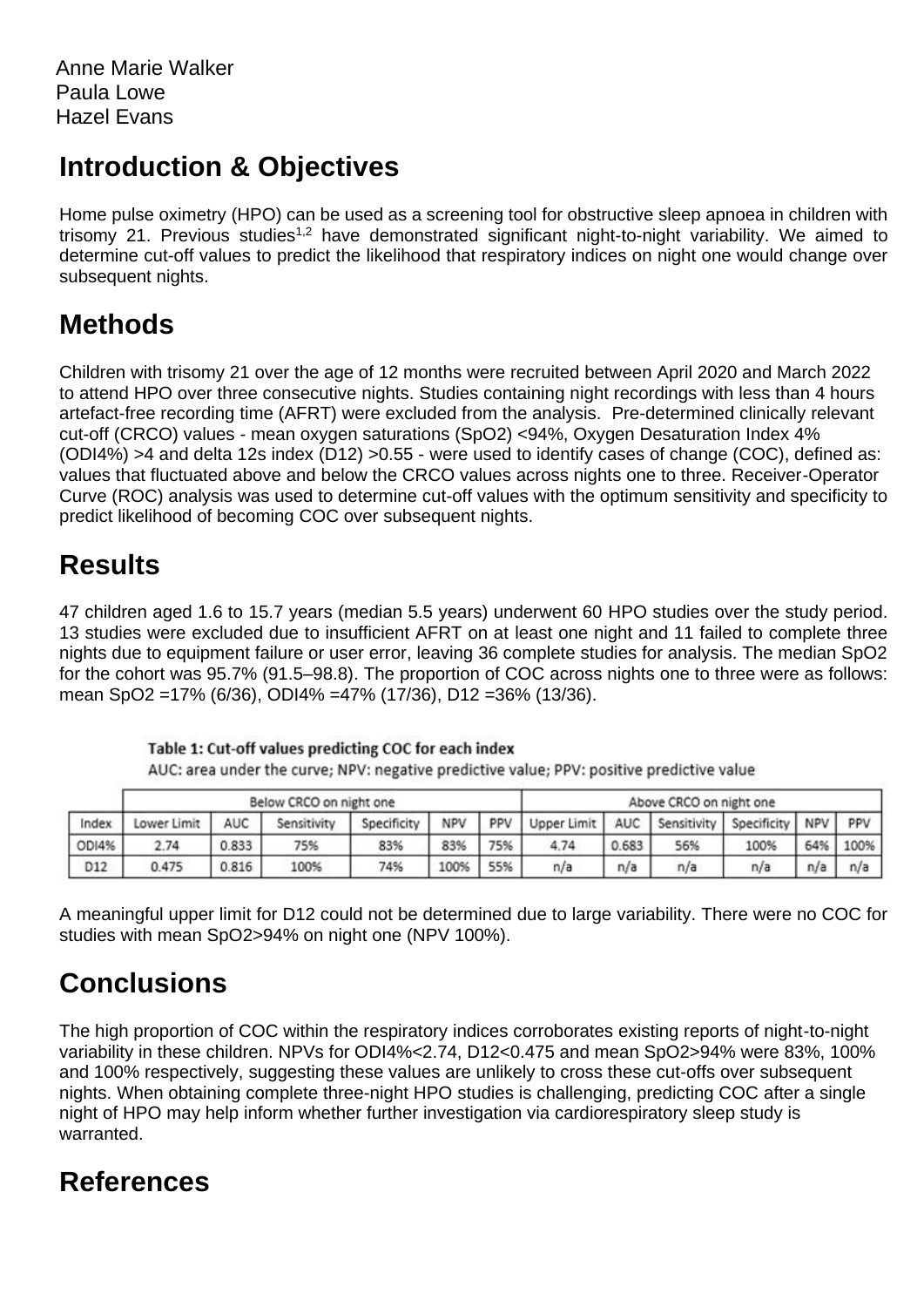1. Burke RM, Maxwell B, Hunter C, et al. Night-to-night variation of pulse oximetry in children with sleep-disordered breathing Archives of Disease in Childhood 2016;101:1095-1099

2. Galway NC, Maxwell B, Shields M, et al. Use of oximetry to screen for paediatric obstructive sleep apnoea: is one night enough and is 6 hours too much? Archives of Disease in Childhood 2021;106:58-61

#### **Neonatal pulmonology, bronchoscopy, congenital malformations, respiratory intensive care and airways**

Abstract  $ID = 13523$ 

#### **Tracheostomy as a management option in Cardiothoracic Paediatric Intensive Care: a single centre experience**

Deborah Cross

Newcastle upon Tyne Hospitals NHS Foundation Trust

Caroline Harris

## **Introduction & Objectives**

Patients managed in the cardiothoracic Paediatric Intensive Care Unit (PICU) include those with congenital heart disease, cardiac failure, airway and respiratory disorders. There are few recent studies which represent this subgroup of patients. We describe experience from a quaternary cardiothoracic centre to better understand characteristics, indications for and outcomes of patients undergoing tracheostomy.

## **Methods**

Single centre retrospective cohort study of patients undergoing tracheostomy during admission to cardiothoracic PICU between 2017 and 2022. The Freeman Hospital is one of two UK centres which provides a quaternary paediatric cardiothoracic transplant service and mechanical support to those awaiting heart transplant. Electronic records were reviewed and data recorded included demographics, diagnosis, co-morbidities and outcome.

## **Results**

**During the study period there were 1420 admissions. 40 (2.8%) patients underwent tracheostomy. Median age at tracheostomy was 560 days [IQR 152 – 2982]. 43% of patients were under 1 year of age at time of tracheostomy. 60% of the cohort had a diagnosis of congenital heart disease, 32% had cardiomyopathy and 8% had primary respiratory disease.** 

36 patients (90%) underwent a procedure prior to tracheostomy. 29 patients (73%) received mechanical cardiac support during their admission (Extracorporeal Membrane Oxygenation (ECMO) or Ventricular Assist Device (VAD).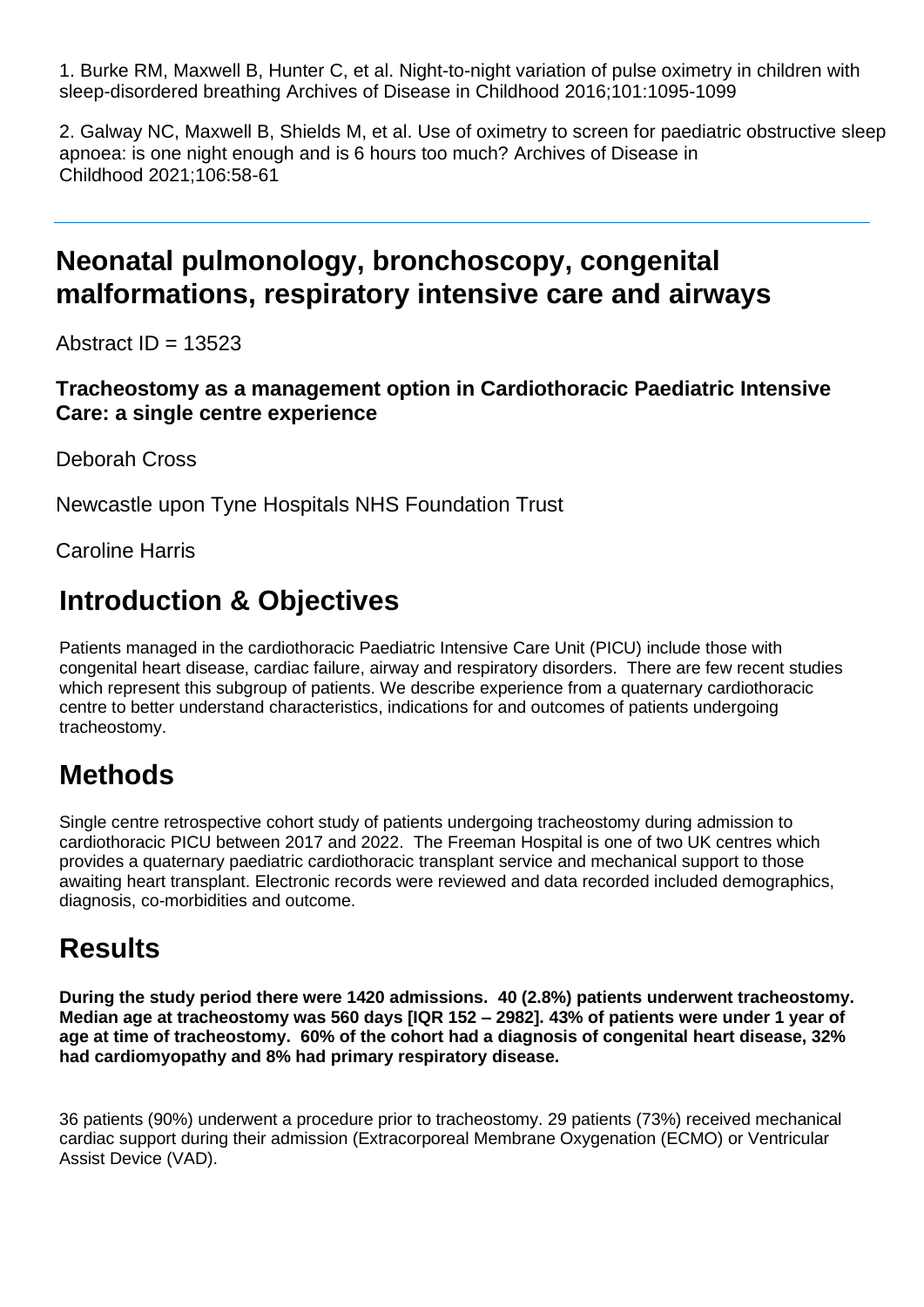Indications for tracheostomy were multifactorial in 40% of patients. These included cardiac failure (60%), airway anomalies (40%), lung pathology (including diaphragmatic lesion) (27.5%), and critical illness myopathy (27.5%).

24 patients (60%) survived until hospital discharge. At time of follow up, 6 patients (15%) were surviving with tracheostomy, 19 (48%) were surviving decannulated, 15 (37%) died with tracheostomy in situ. There were no patients who died following decannulation and there were no tracheostomy related deaths. Median duration of tracheostomy was 152 days [IQR 55 – 546].

## **Conclusions**

In cardiothoracic PICU tracheostomy is most often indicated to support longterm ventilation for children with cardiac failure and is required more often than in non-cardiothoracic centres (1). Many patients have multiple factors necessitating its use and it is difficult to identify predictive factors to determine insertion or duration. Despite high mortality rates in this subgroup nationally, the majority of patients who survive until discharge are later decannulated (2).

#### **References**

1. Powell J, Buckley HL, Agbeko R, Brodlie M, Powell S. Tracheostomy trends in paediatric intensive care. Arch Dis Child. 2021 Jul;106(7):712–4.

2. Hoskote A, Cohen G, Goldman A, Shekerdemian L. Tracheostomy in infants and children after cardiothoracic surgery: Indications, associated risk factors, and timing. J Thorac Cardiovasc Surg. 2005 Oct;130(4):1086–93.

## **Cystic Fibrosis / Suppurative lung disease**

Abstract  $ID = 13555$ 

#### **Are we failing in the respiratory management of children with neurodisabilities and complex respiratory diseases?**

Zoe Johnstone

Royal Hospital for Children and young people Edinburgh

Stefan Unger

#### **Introduction & Objectives**

#### **Background:**

Children and Young People (CYP) with neurodisabilities and complex respiratory disease are considered "orphan respiratory diseases" with respiratory illness being a significant cause of morbidity and mortality, resulting in frequent hospital admissions and poor quality of life. The importance of airway clearance techniques (ACT) has been documented, with recommendations for daily use of adjuncts to reduce respiratory morbidity.

#### **Aims and objectives**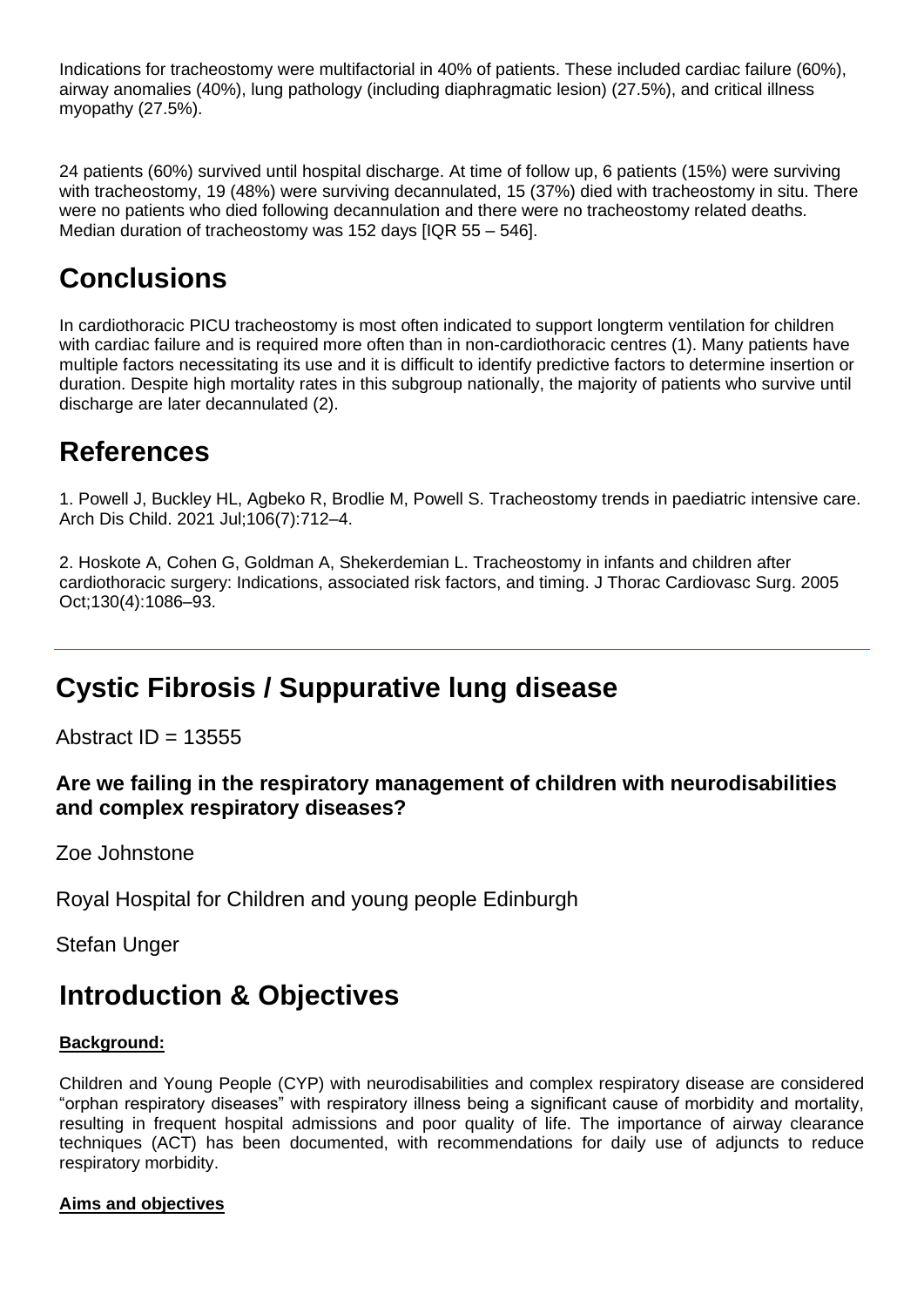- Audit physiotherapy care in CYP with neurodisability and chronic respiratory morbidity
- Investigate bacteria isolated and audit treatment received

#### **Methods**

**Methods and inclusion criteria:** Retrospective audit of CYP receiving regular community respiratory physiotherapy input (2011 -2021) at a tertiary paediatric centre. Primary comorbidities included Cerebral Palsy (GMFCS 4 or 5), and undiagnosed neurological conditions.

## **Results**

**Results:** All identified 39 (44%Female) patients received physiotherapy input with a variety of ACT techniques (positive expiratory pressure (PEP) devices, autogenic drainage, manual techniques and cough assist) often used in conjunction. Documented physiotherapy annual review occurred in 62% (24/39), however children were reviewed at least twice a year, some weekly.

All 39 patients had respiratory samples sent for standard culture. 247 positive samples out of a total of 283 sent were analysed. 51% (20/39) of patients isolated *Pseudomonas aeruginosa* (PA) (90% (18/20) with repeat isolates), 24 (62%) patients isolated *Staphylococcus aureus* (60% (18/24) with repeated isolates), and 16 (41%) *Haemophillus influenza* (60% (10/16) with repeat isolates*).* None had eradication therapy for 1<sup>st</sup> PA isolate. 35% (7/20) of CYP with chronic PA were on nebulised Colistimethate, none receiving nebulised tobramycin despite frequent chronic co-infection with PA and *S. aureus*. 31% (33/39) received prophylactic Azithromycin.

## **Conclusions**

#### **Discussion:**

Physiotherapy input in this population is high with care throughout childhood. All patients received some form of daily airway clearance with regular assessments but a lack of documented annual reviews. Despite frequent microbiology surveillance, less than a third received prophylactic antibiotics, none had PA eradication and only few received nebulised treatment for chronic PA.

#### **Conclusions:**

A wide variety of evidence-based ACT to treat children with neurodisabilities and chronic respiratory morbidity is used. Bacterial isolation is highly prevalent in this population and further research is required to ascertain best treatment strategies.

#### **References**

#### **Physiology / Sleep / NIV**

Abstract  $ID = 13553$ 

#### **Transition to adult care of children with severe disabilities under a tertiary paediatric respiratory service: gaps and challenges**

Laura Lowndes

Addenbrookes Hospital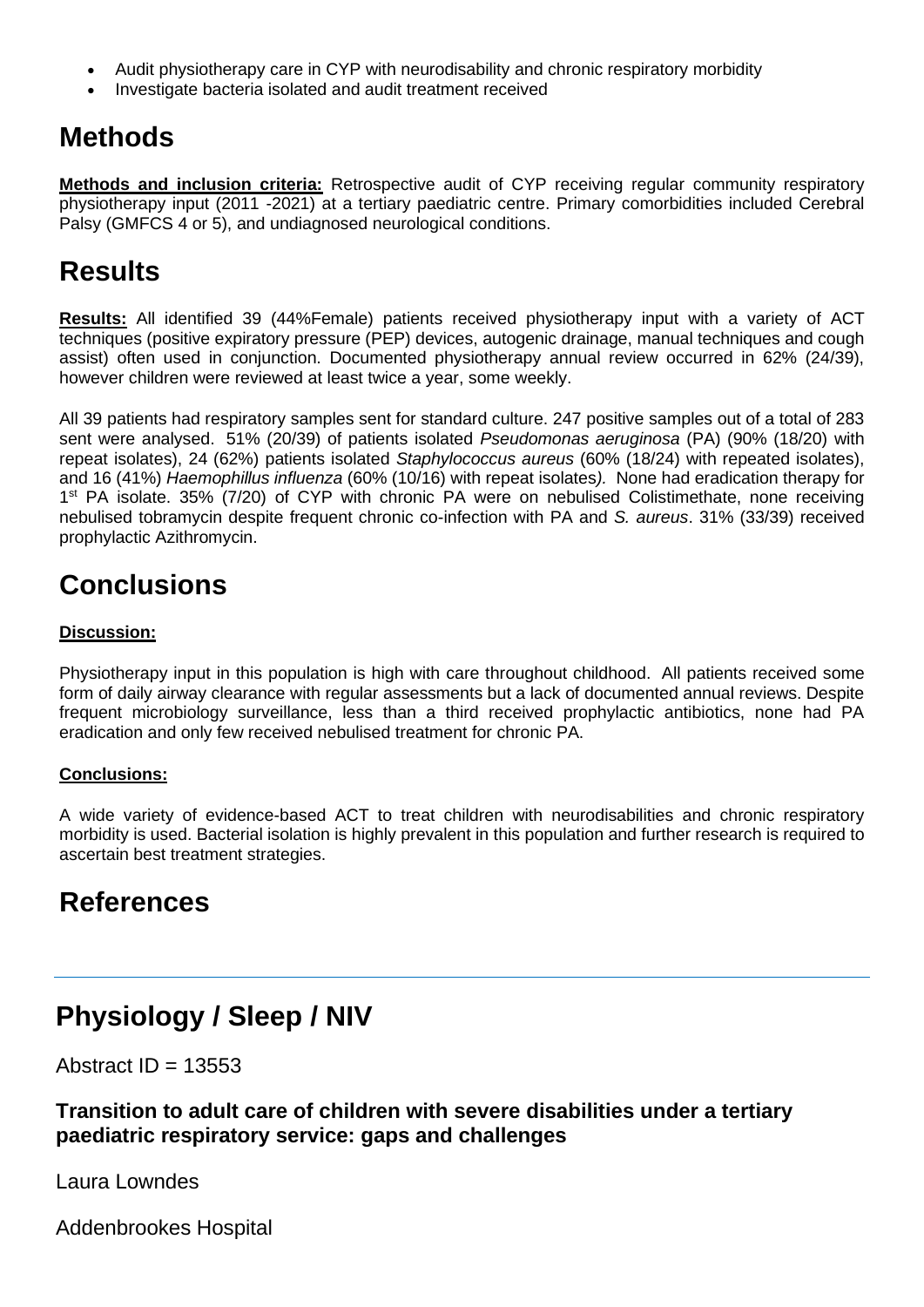Over the past decade there has been an increase in the prevalence of children with life limiting conditions and complex needs (1). Inequalities and poor standards of care of individuals with disabilities have been highlighted in various reports. The number of patients under follow up with our paediatric respiratory multidisciplinary team (MDT) for children with severe neurodisability has increased in the past 3 years with a significant rise in those reaching transition age. We established a transition clinic jointly with adult respiratory services in 2018 in a large, tertiary hospital.

Our aim was to identify gaps and areas of improvement in our transition process of children with complex needs under the care of our MDT clinic.

## **Methods**

This was done by a retrospective notes audit pulling data out of the hospitals computerised notes system.

## **Results**

19 patients reached transition age between 2018 and 2021. The majority of patients had a diagnosis of cerebral palsy (61.5%). All patients had severe motor function impairment, required feeding via enterostomy and had a high number of co-morbidities. Burden of respiratory care was high, all patients were on nebulised medication, had regular respiratory physiotherapy, the majority were using suction at home (77%). All patients had input from community paediatrician.

## **Conclusions**

We identified a number of gaps with transition process which include no access to respiratory physiotherapy or specialist nurses, lack of pathways for equipment provision and maintenance. Greater reliance on general practitioners (GP) posed a challenge to both the GP and families. Highlighted areas for improvement were earlier involvement of GPs in transition process and increasing local clinical commissioning group engagement

## **References**

1.Fraser et al. Rising national prevalence of life-limiting conditions in children in England; Pediatrics,2012

## **Cystic Fibrosis / Suppurative lung disease**

ePoster

Abstract  $ID = 13539$ 

**Non-cystic fibrosis bronchiectasis in children: a cross sectional analysis.**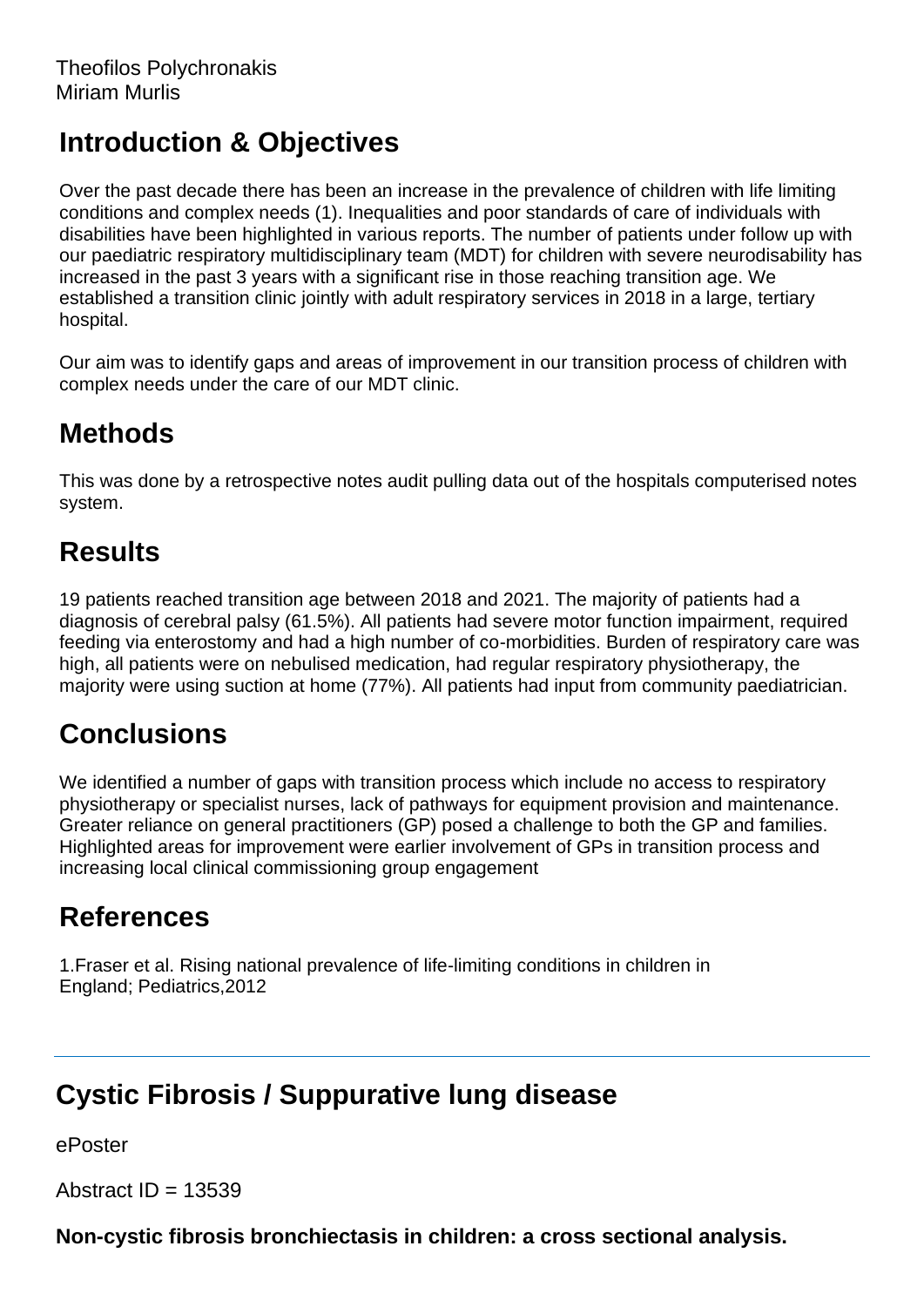Children's Clinical Research Facility, Royal London Hospital, Bart's Health NHS Trust

Kushalinii Hillson Abigail Whitehouse Jonathan Grigg Sarah Brown

## **Introduction & Objectives**

Paediatric non-cystic fibrosis bronchiectasis (NCFB) can present with a multitude of symptoms and underlying disorders (1, 2). This study aims to identify potential clinical phenotypes and risk factors for NCFB in children presenting to one tertiary respiratory hospital in London.

## **Methods**

Children diagnosed with NCFB in a tertiary respiratory hospital were reviewed in terms of their demographics, microbiological profile, lung function and hospital admissions. Patients with primary ciliary dyskinesia were excluded. Statistical analysis was conducted using SPSS.

## **Results**

We evaluated 24 paediatric NCFB patients [(16 male, 67%) with mean age: 11.7, Standard Error of Mean (SEM) 0.8], from eight ethnic groups. The most commonly associated conditions included: gastroesophageal reflux (GORD) (n=14, 58%), atopy (n=9, 38%), dysphagia (n=8, 33%), airway malacia (n=5, 21%), immunodeficiency (n=5, 21%) and post tuberculosis (TB) infection (n=3, 12.5%). Hospital admissions were used as a marker of severity of exacerbations, and only 10 patients (41.6%) required an inpatient stay between 2021-2022.

Overall, our cohort of patients maintained good lung function [FEV1% of predicted normal value: mean 89.1, SEM 4.4 – two patients excluded from analysis as they were unable to perform spirometry]. *Staphylococcus aureus* was the most common pathogen isolated in sputum cultures (n=8, 33%) and 21 patients (88%) were on prophylactic azithromycin. No statistically significant association was found between FEV1% or number of hospital admissions in the last year and age, gender, ethnicity, or any of the most common comorbidities (Table 1).

| <b>FEV 1%</b>                       | Number of Hospital Admissions       |
|-------------------------------------|-------------------------------------|
| $U = 61.5$ , $p = .714$             | $U = 58.5, P = .742$                |
| $r = 0.122$ , $p = .590$ , $N = 22$ | $r = -.491$ , $p = .015$ , $N = 24$ |
| $H(7) = 8.61, p = .282$             | $H(7) = 6.63$ , $p = 468$           |
| $U = 55.5$ , $p = .845$             | $U = 61.0$ , $p = .625$             |
| $U = 41.0$ , $p = .262$             | $U = 58.0, p = .599$                |
| $U = 33.5, p = .185$                | $U = 49.5$ , p=.383                 |
| $U = 36.5$ , $p = .649$             | $U = 61.5$ , $p = .331$             |
| $U = 39.5$ , $p = .308$             | $U = 26.5$ , $p = .622$             |
| $U = 63$ , $p = .120$               | $U = 32.5$ , $p = .297$             |
|                                     |                                     |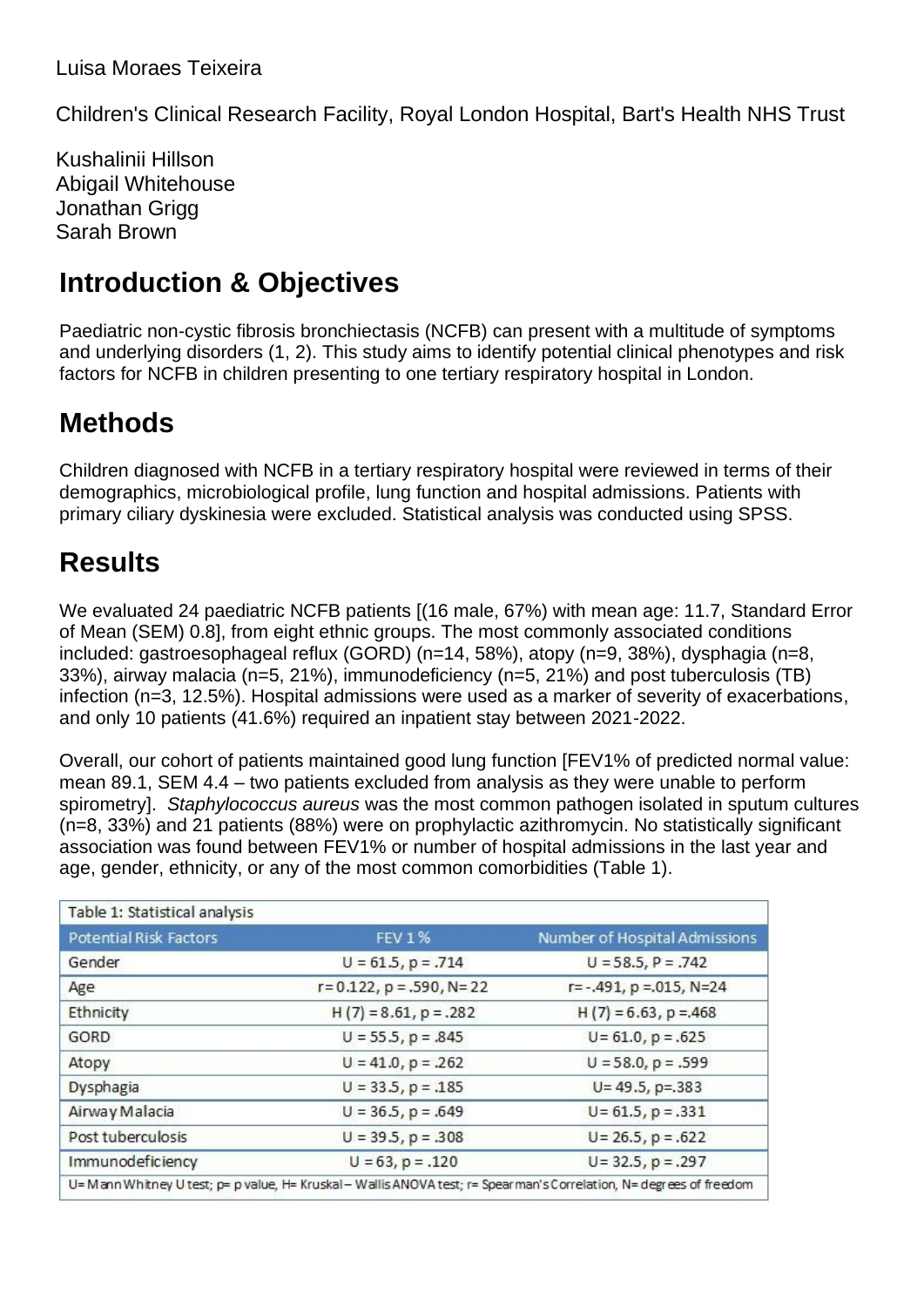# **Conclusions**

The population analysed represents a heterogeneous group of children, with overall good lung function. None of the potential risk factors analysed were statistically associated to FEV1% or the number of hospital admissions. Most patients had co-morbidities commonly described for NCFB, including post-TB (1, 2). Limitations of this study include the small sample size and the imposition of COVID restrictions during the analysis period, which may have reduced these children's exposure to the usual pathogens which contribute to infective exacerbations. Future analysis will be useful to compare the difference in hospital admissions post COVID restrictions, success rate of rescue antibiotics at home in preventing hospital admissions, and adherence to physiotherapy regimes in maintaining good lung function.

## **References**

- 1. Brower KS, Del Vecchio MT, Aronoff SC. The etiologies of non-CF bronchiectasis in childhood: a systematic review of 989 subjects. BMC Pediatrics. 2014;14(1):1-8.
- 2. Chang AB, Bush A, Grimwood K. Bronchiectasis in children: diagnosis and treatment. The Lancet. 2018;392(10150):866-79.

## **Asthma / Allergy**

Abstract  $ID = 13549$ 

#### **How do we identify dysfunctional breathing (DB) in children and young people - a UK delphi consensus**

Ruth Stewart

NHS Lothian

Kenny MacLeod Ann McMurray Kirstin Unger

## **Introduction & Objectives**

Dysfunctional breathing (DB) is a commonly recognised condition in adults. Due to a lack of a clear definition to accurately distinguish from other conditions (e.g. asthma), prevalence in Children and Young People (CYP) remains unclear (de Groot 2013). Currently diagnosis is made following exclusion of other causes, however symptoms and outcome measures are generally based only on adult data. The literature also highlights a lack of confidence in clinicians to diagnose DB (Pedersen et al 2021) and consequently the time from symptoms occurring to treatment can be protracted. Obtaining a better understanding of which criteria experienced clinicians consider most accurate in identifying DB in CYP may reduce misdiagnosis, reduce the use of unnecessary medication and improve quality of life.

Objective: To achieve an agreed definition of dysfunctional breathing & symptoms specific to CYP.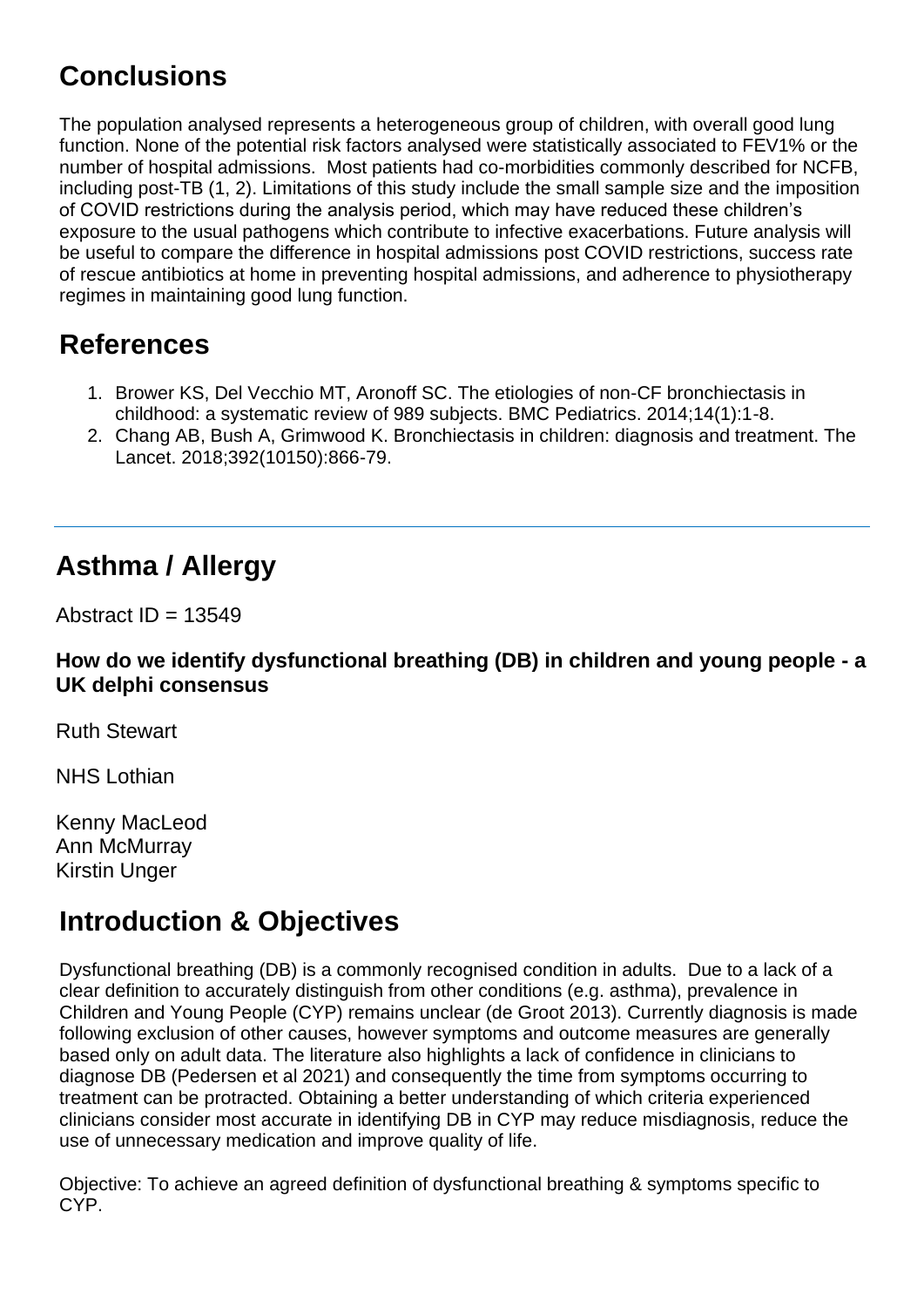# **Methods**

An e-Delphi survey was conducted with paediatric respiratory experts across the UK: medical, nursing & physiotherapy with >5 yrs experience. A structured questionnaire based on current literature findings was used to identify the relative importance of main clinical features and descriptions to reach an agreement on the definition of this combination of symptoms. Consensus was defined in advance at 75% and 3 rounds were undertaken to achieve improving consensus at each round.

## **Results**

39 participants were recruited and 30 respondents completed all 3 rounds. 'Dysfunctional breathing' continues to be most commonly used as an over-arching term encompassing breathing pattern disorder, inducible laryngeal obstruction & vocal cord dysfunction. Agreed key clinical features were breathlessness, chest or throat tightness, difficulty breathing in, anxiety and a sensation of air hunger. Interestingly subsequent analysis highlighted that physiotherapists also scored frequent yawning and frequent sighing as important or very important indicators although this was not the case across all clinicians.

## **Conclusions**

A multidisciplinary Delphi panel delivered a high level of agreement on the definition & clinical features specific to CYP with DB. We anticipate this will better inform clinicians in the diagnosis of DB and will support the development of an accurate screening tool to enable more timely intervention in future.

#### **References**

De Groot, E., Duiverman, E. & Brand, P. (2013) Dysfunctional breathing in children with asthma: a rare but relevant comorbidity. Eur Respir J. 41 (5): 1068-73.

Pedersen, E., Ardura-Garcia, C., de Jong, C., Jochmann, A., Moeller, A., Mueller-Suter, D., Regamey, N., Singer, F., Goutaki, M. & Kuehni, C. (2021) Diagnosis in children with exercise‐ induced respiratory symptoms: Pediatric Pulmonology. 56:217–225.

## **Asthma / Allergy**

Abstract  $ID = 13530$ 

#### **Making Asthma Greener, Puff by Puff**

Andy Brookes

Leeds Teaching Hospitals NHS Trust

Alex Olney Matthew Hick Hannah Robertshaw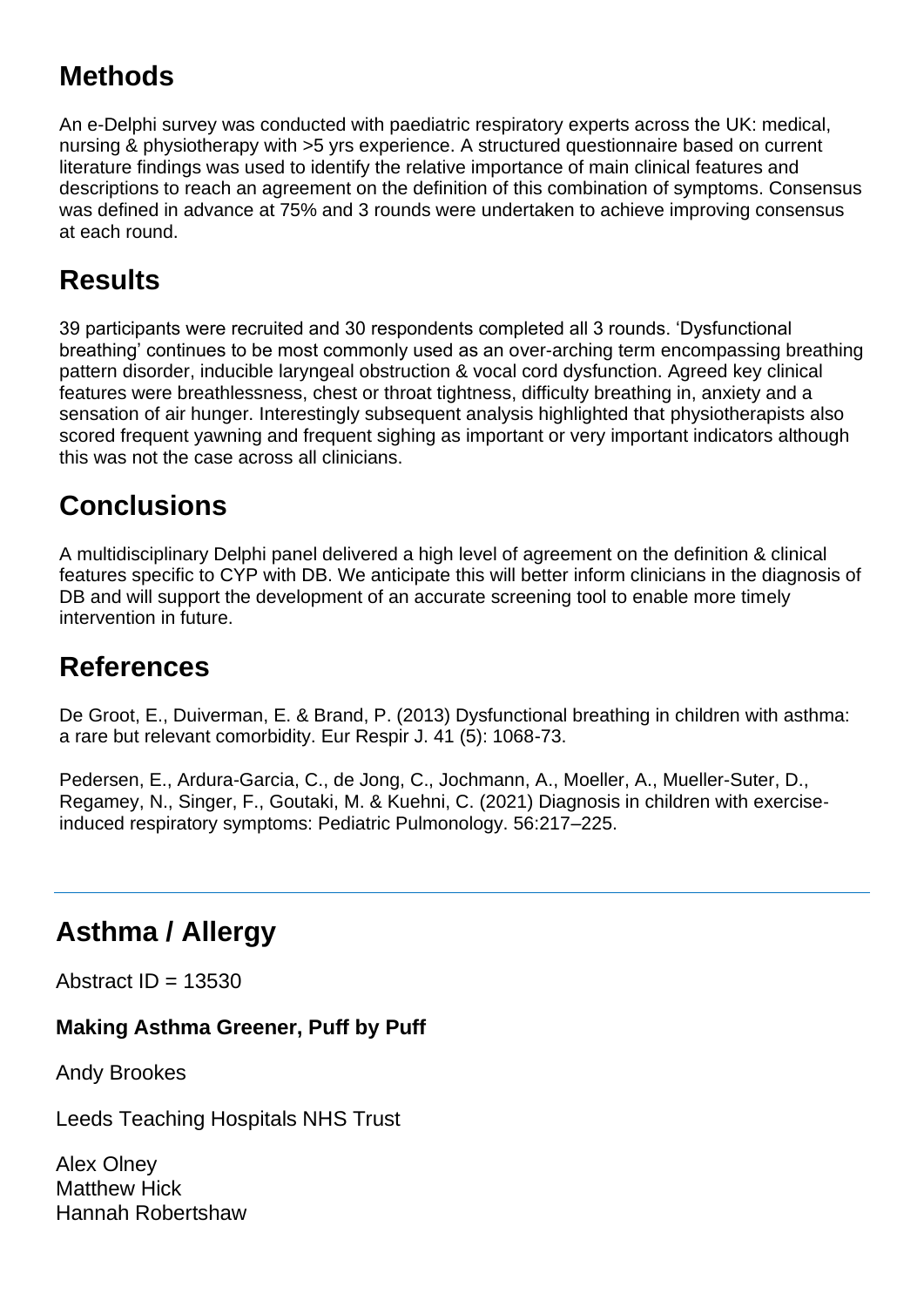The impact that the NHS has on the environment is huge. The carbon dioxide emissions from the NHS account for more than all flights leaving Heathrow each year.<sup>1</sup> One of the biggest contributors of carbon emissions are medicines, which account for 25% of the overall carbon footprint. Inhalers make up 3.1% of this.<sup>2</sup> It is the hydrofluorocarbon propellants in inhalers which produce carbon dioxide. By switching from metered dose inhalers (MDIs) to dry powdered inhalers (DPIs), the amount of  $CO<sub>2</sub>$  released into the atmosphere can be reduce by 25 times per actuation.<sup>3</sup>

This study aimed to highlight the impact that our prescribing practices for children with asthma at Leeds Children's Hospital (LCH) have on the environment. Our primary objective was to increase the number of children in our tertiary asthma clinics who were prescribed DPIs as their preventer inhaler. Our secondary objective was to highlight how we dispose of inhalers and encourage the use of one puff over two puffs to achieve the same dose.

## **Methods**

All patients aged 8-16 years who attend the tertiary asthma clinic at Leeds Children's Hospital were included in the study. Those who had an alternative diagnosis, poor lung function (FEV1 <75%) or significant co-morbidities which would make them unable to co-ordinate a forceful inhalation were excluded.

We planned a training programme for staff and families, displayed posters and added a section to the asthma clinic proforma to encourage switching to DPIs.

## **Results**

224 patients were identified, of these 26 were excluded based on the exclusion criteria. Of the 198 included, 122 were suitable to switch to a DPI, 45 were already on a DPI and 31 were not appropriate based on their clinical condition. With respect to acute Salbutamol prescribing, 2,973 Salbutamol MDIs were prescribed in LCH in 2021 (Paediatric A&E and inpatient paediatric wards). This is the equivalent carbon dioxide emissions of 520,275 miles of driving.

## **Conclusions**

There is a huge scope for reducing the carbon footprint asthma inhalers have on the environment by changing our prescribing practices, disposing of inhalers effectively and encouraging families to only replace their inhalers when they need to.

## **References**

- 1. Naylor C, Appleby J. Sustainable health and social care: Connecting environmental and financial performance. 2012.
- 2. Delivering a Net Zero National Health Service. 2020.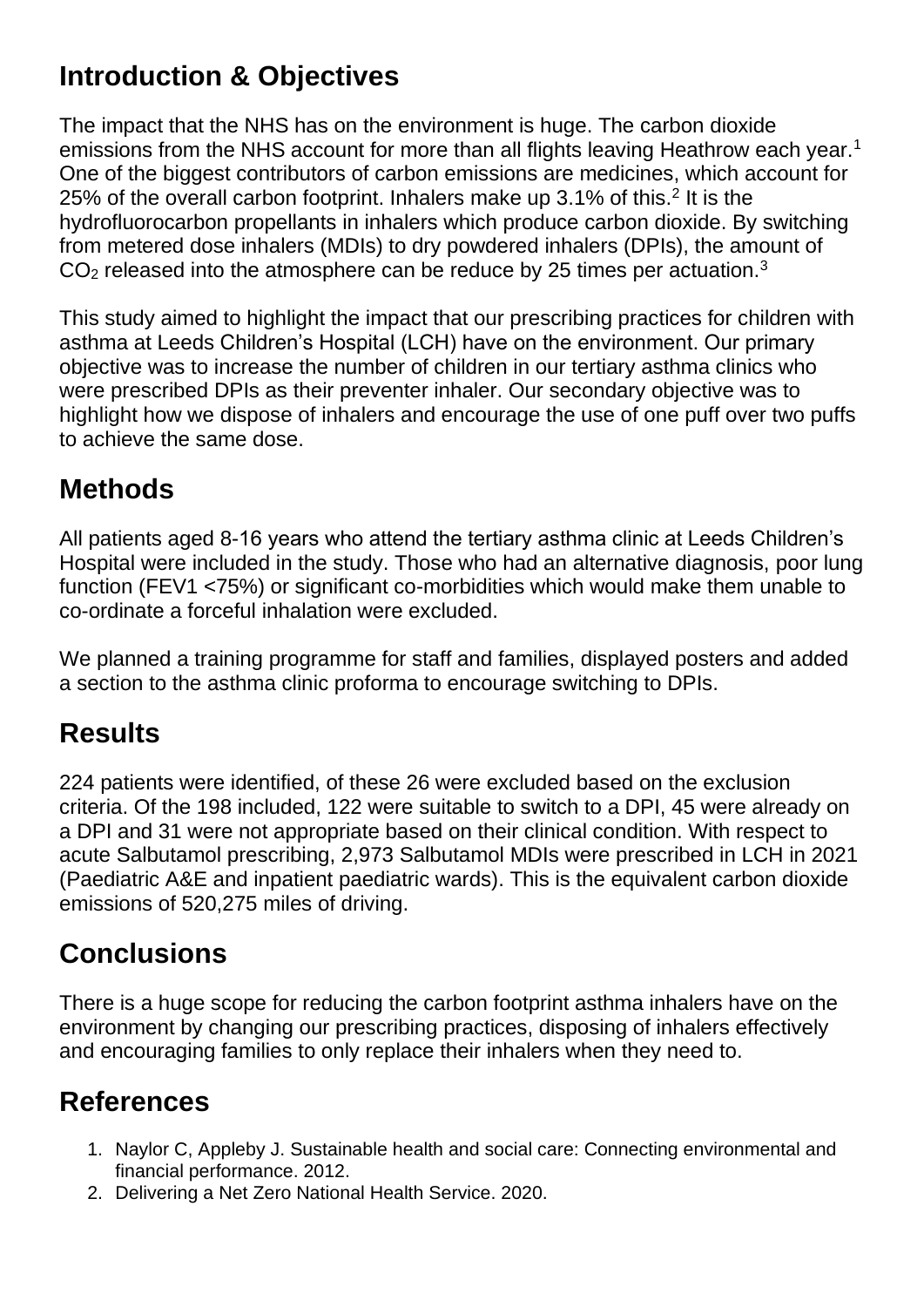3. Hillman T, Mortimer F, Hopkinson N S. Inhaled drugs and global warming: time to shift to dry powder inhalers. BMJ. 2013;346:f3359

## **Asthma / Allergy**

Abstract  $ID = 13535$ 

**Medicines optimisation across care boundaries: Experience from a tertiary paediatric asthma clinic**

Sukeshi Makhecha

Royal Brompton and Evelina Hospitals

Sukeshi Makhecha Molly Smith Samatha Sonnappa Andrew Bush

## **Introduction & Objectives**

**Introduction:** Regular reviews of children with asthma are essential to ensure adherence to medication and correct use of delivery devices. Any medication changes made in hospital clinics should be continued in primary care. Transfer of information about medications across care boundaries can be challenging; between 30 and 70% of patients have either an error or an unintentional change to their medicines when their care is transferred <sup>1</sup>.

**Objectives:** i) To determine whether medication changes made in a tertiary hospital paediatric asthma out-patient clinics are continued in primary care and ii) to explore parents/carers experience on medicines optimisation across care boundaries.

## **Methods**

Mixed-methods service evaluation using qualitative and quantitative methods. Electronic patient records were used to identify children who had medication changes made in clinic between September-November 2020 and to see if this change was reflected on GP summary care records (SCR) three months later.

Telephone interviews using semi-structured questionnaires were conducted with parents/carers of children in whom medication changes had been made in an out-patient clinic in a tertiary paediatric asthma centre, exploring their experiences and categorized into themes.

## **Results**

See **fig 1 - consort flow diagram of patients below**.

52% (12/23) of changes were accurate on SCR records, 35% (8/23) of changes were inaccurate and in 13% (3/23) no changes appeared on SCR.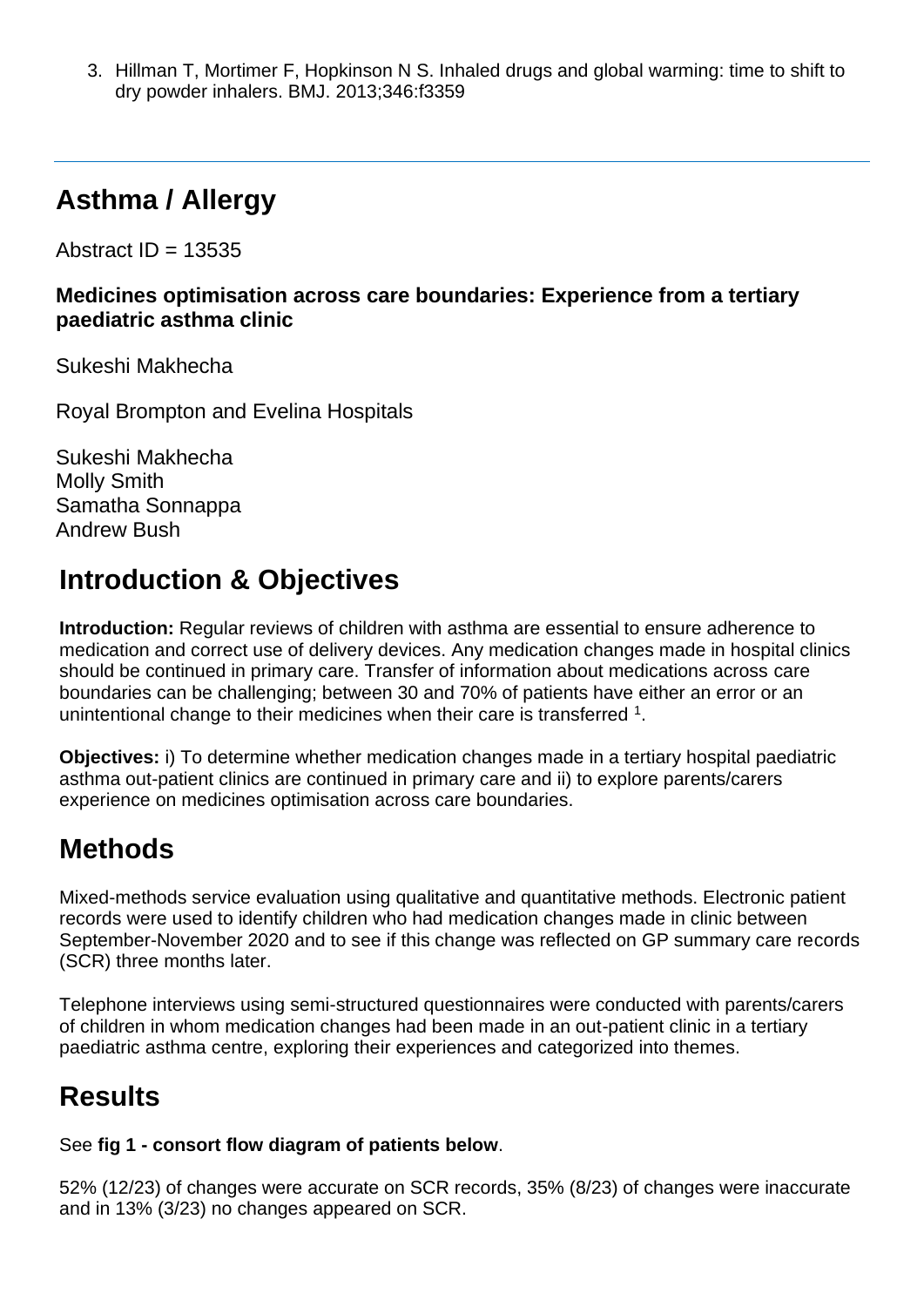Patient's responses in the interviews were grouped into themes:

#### **1. Medication supply issues:**

*"The GP surgery couldn't find the clinic letter that had been sent to them, so he missed a couple of days of his inhalers whilst we sorted out the issue"*

#### **2. Improvements in transfer of care:**

*"You can never have too much communication"* 

*"It would be useful to have someone else looking out for the medication changes just in case the GP misses it. I don't always remember correctly either."*

Fig 1: Consort flow diagram of patients.



#### **Conclusions**

Medication changes made in hospital out-patient clinics are either not transferred accurately or no changes appear in primary care records nearly 50% of the time. Better communication between care providers is required for more effective care.

#### **References**

1. National Patient Safety Agency and National Institute for Health and Clinical Excellence. Technical safety solutions, medicines reconciliation. 2007 www.guidance.nice.org.uk/PSG001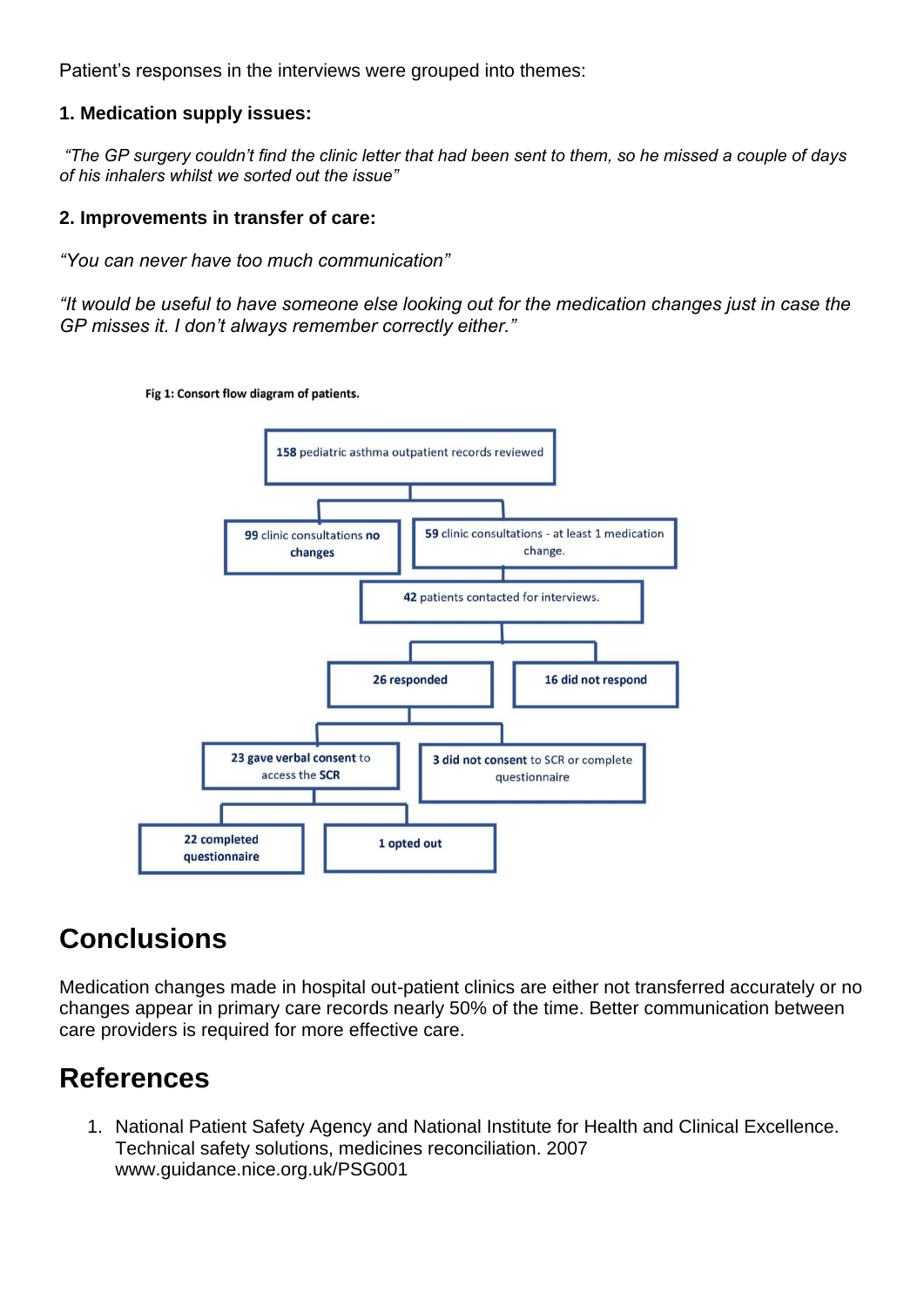# **Asthma / Allergy**

Abstract  $ID = 13536$ 

#### **Race and Ethnicity Related Bias in Paediatric Asthma Research**

Adam Lawton

North Middlesex Hospital

Alexander Stephenson-Allen Abigail Whitehouse Atul Gupta

# **Introduction & Objectives**

Children from ethnic minority backgrounds often receive poorer asthma care than their White peers, and in some cases experience a threefold higher hospitalisation rate.[1] Epidemiological data from the US suggests that Black patients suffer more frequent asthma attacks, and are more likely to die from asthma.[2]

One of the factors contributing to divergent asthma outcomes between White and non-White children is that many pharmacological studies of asthma drugs have been studied in cohorts that over-represent White children.[3] Lack of participation of Black and non-White children in registered clinical trials is a matter of concern, as emerging data leading to licensing of asthma drugs may have limited external validity.

# **Methods**

We sought to determine the proportion of participants in registered clinical trials relating to paediatric or adolescent asthma over the last decade that were from White and non-White backgrounds. We searched the ClinicalTrials.gov database for all completed interventional studies between the dates 01/01/2011 and 01/01/2021 that were on the topic of asthma, and included participants below 18 years of age. Of the 500 studies returned, 208 had results available on the ClinicalTrials.gov website.

Studies were excluded studies that did not include patients under the age of 18. We then reviewed the published tables of baseline characteristics to determine if data on the race and/or ethnicity of the participants was available.

## **Results**

In total, of the 112,327 patients studied, almost 69% (77,333) of the patients were described as White or Caucasian, and fewer than 13% (14,189) were described as Black, African, or African-American. Overall - just over 30% of study participants - some 34,207 children - were from non-White backgrounds.

## **Conclusions**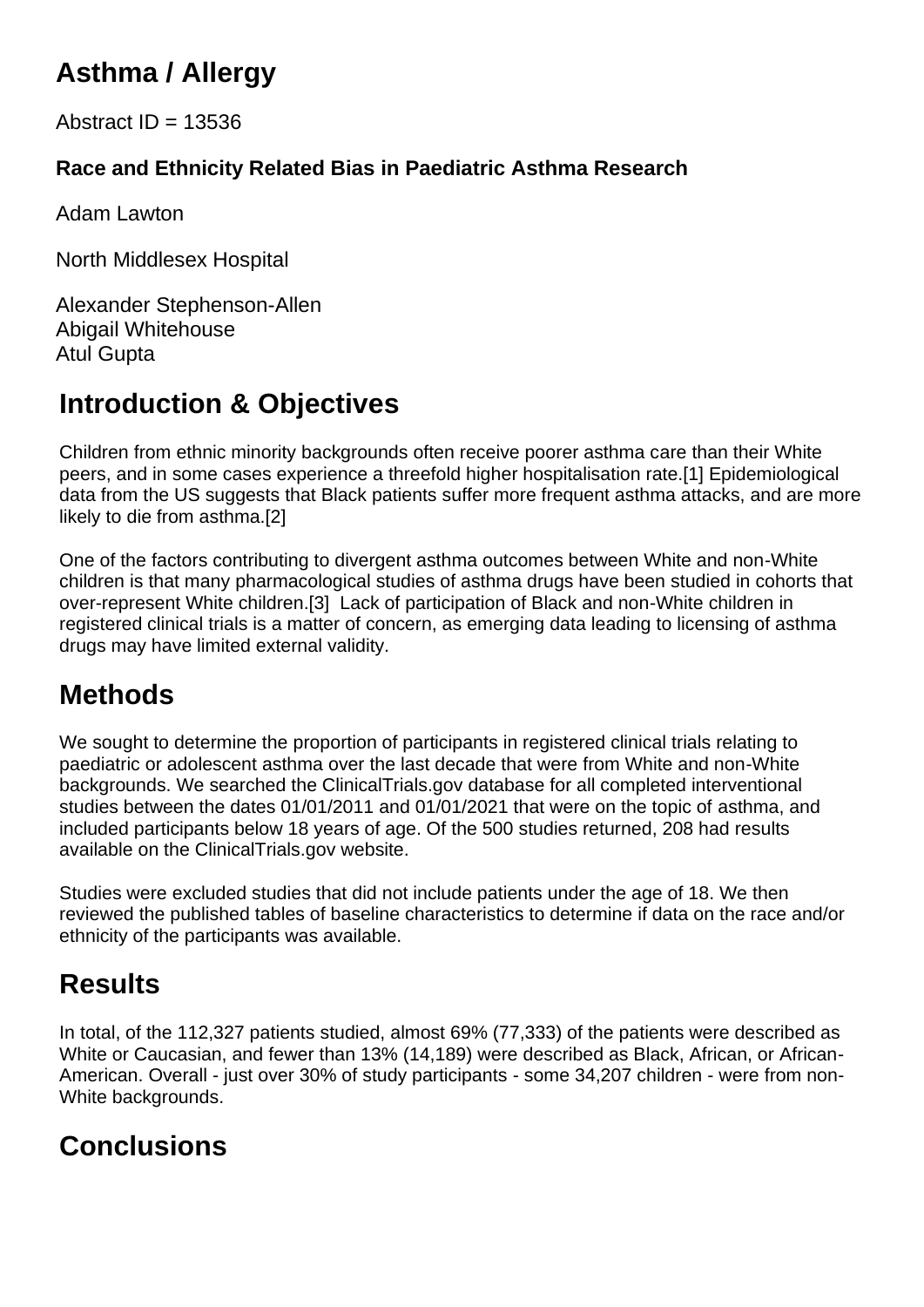There is a significant difference between the numbers of White and non-White children recruited to paediatric asthma trials. This may introduce biases in our understanding of the efficacy of pharmacological treatments for asthma.

Targeted strategies to recruit children to clinical trials from non-White backgrounds may ensure that treatment recommendations are more robust and are more broadly applicable.

#### **References**

[1] Hudson N, Culley L, Johnson M, McFeeters M, Robertson N, Angell E, Lakhanpaul M. Asthma management in British South Asian children: an application of the candidacy framework to a qualitative understanding of barriers to effective and accessible asthma care. BMC Public Health. 2016 Jun 14;16:510. doi: 10.1186/s12889-016-3181-z. PMID: 27301341; PMCID: PMC4908765.

[2] Wechsler, Michael E et al. "Step-Up Therapy in Black Children and Adults with Poorly Controlled Asthma." The New England journal of medicine vol. 381,13 (2019): 1227-1239. doi:10.1056/NEJMoa1905560

[3] Ortega, Victor E et al. "Pharmacogenetic studies of long-acting beta agonist and inhaled corticosteroid responsiveness in randomised controlled trials of individuals of African descent with asthma." The Lancet. Child & adolescent health vol. 5,12 (2021): 862-872. doi:10.1016/S2352- 4642(21)00268-6

#### **Asthma / Allergy**

Abstract  $ID = 13540$ 

#### **Does Omalizumab lead to sustained improvement in Asthma Control**

Elizabeth Gregson

Sheffield Children's Hospital NHS Foundation Trust

Angela Tang Sarah Brookman James Tarr Azim Amin Anil Shenoy Sonal Kansra Clare Murray Atul Gupta

#### **Introduction & Objectives**

Background: Omalizumab binds to IgE, blocking IgE binding to it's receptor, preventing an inflammatory response. It has shown good safety and tolerability profile in children with severe asthma. Little is known on its long-term effectiveness in children, or factors predicting response.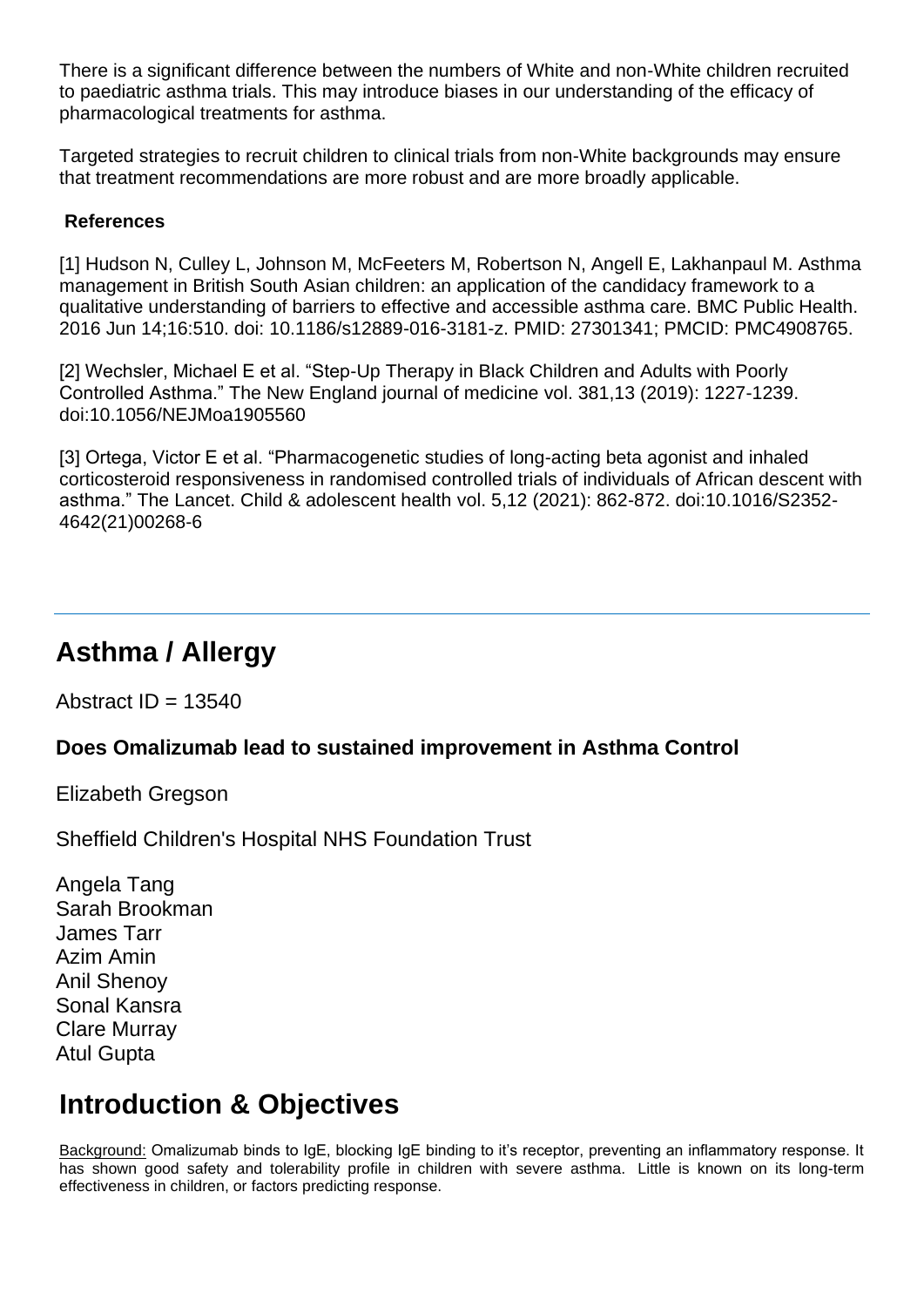Aims: To investigate if omalizumab provides long-term, sustained effectiveness by maintaining good asthma control defined as ≤2 oral steroid (OCS) courses in one year and/or an ACT≥ 20 and whether any markers reliably predict effectiveness.

# **Methods**

A multi-centre case note review of children (<18 years) on omalizumab for severe allergic asthma. Demographic, ACT, total and specific IgE, eosinophils, FEV1, FeNO, and exacerbation history were collected at baseline and 4 monthly intervals (excluding IgE and eosinophils).

## **Results**

79 patients, 42% male, with a mean age of 11.6 years (5-17 years) were included. At baseline, the median IgE was 1000 (57-1300), the total mean daily ICS dose equivalent to fluticasone propionate was 617mcg (400-1000), 47% of patients were receiving daily oral steroids and mean ACT was 12. The follow up ranged from 4-84 months. In 12 months, 14 patients discontinued: 9 (poor efficacy), 1 (needle phobia), 3 (unclear reasons) and 1 (urticaria). One was lost to follow up and 3 moved to different centres.

Table 1 shows asthma control at baseline and 12 months. By 12 months, 46% of patients reached our definition of "well controlled". No factors predicted "well controlled" asthma, overall or when adjusted for ICS dose.

|                                                                                                                                                                                      | Baseline (N= 79) | 12 months ( $N=58$ ) |  |  |
|--------------------------------------------------------------------------------------------------------------------------------------------------------------------------------------|------------------|----------------------|--|--|
| <b>Lung Function</b>                                                                                                                                                                 |                  |                      |  |  |
| FeNO- ppb (mean)                                                                                                                                                                     | 7-247 (54.2)     | $6-214(46)$          |  |  |
| FEV1 % predicted (mean)                                                                                                                                                              | 26-142 (80)      | 37-140 (85)          |  |  |
| Asthma control                                                                                                                                                                       |                  |                      |  |  |
| ACT (mean)                                                                                                                                                                           | $1-25(12.5)$     | $5-27(18.3)$         |  |  |
| Steroid courses (mean) <sup>1</sup>                                                                                                                                                  | $0-24(6.2)$      | $0 - 5(1)$           |  |  |
| Hospitalisations(mean)                                                                                                                                                               | $0-37(3)$        | $0-2(0.3)$           |  |  |
| <b>Asthma Medications</b>                                                                                                                                                            |                  |                      |  |  |
| Total daily ICS (mean) <sup>2</sup>                                                                                                                                                  | 400-1000 (671)   | 200-2000 (657)       |  |  |
| Daily OCS (%)                                                                                                                                                                        | 37 (47%)         | 17 (29%)             |  |  |
| FEV1: Forced expiratory volume in 1 second, ACT: Asthma control test, ICS: inhaled corticosteroids, 1: ≥3 days of oral prednisolone,<br>2 Total daily dose equivalent to fluticasone |                  |                      |  |  |

Table 1

## **Conclusions**

Omalizumab improved asthma control in 46% of patients and most on OCS were able to stop over time, but many remained sub optimally controlled. Other variables are likely to influence asthma control.

## **References**

Chipps B, Lanier B, Milgrom H, Deschildre A, Hedlin G, Szefler S, Kattan M, Kianifard F, Ortiz B, Haselkorn T, Iqbal A, Rosén K, Trzaskoma MS, Busse W. Omalizumab in children with uncontrolled allergic asthma: Review of clinical trial and real-world experience. Journal of Allergy and Clinical Immunology. 2017;139 (5):1431-1444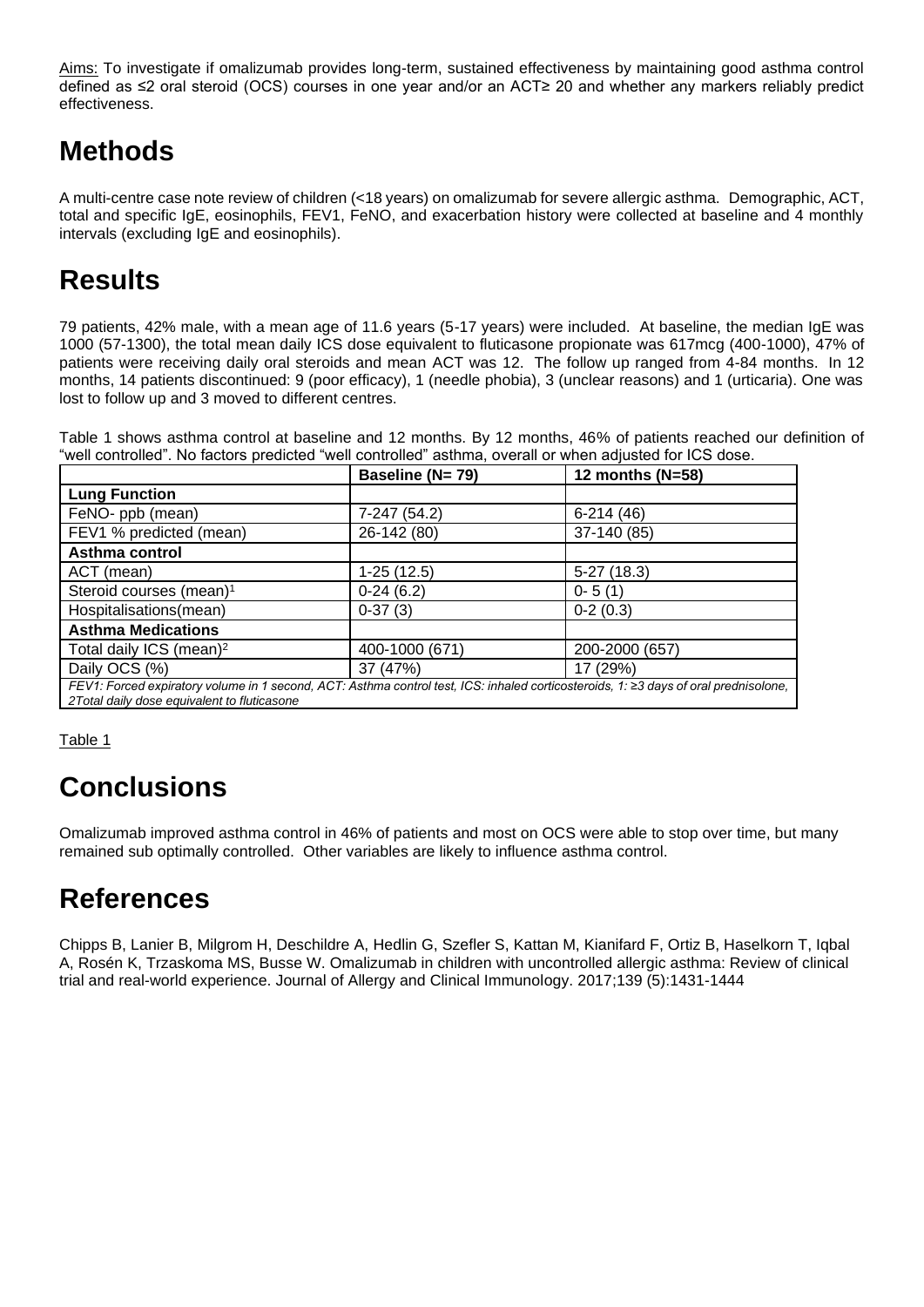# **Asthma / Allergy**

Abstract  $ID = 13550$ 

#### **Dupilumab Impact on Lung Function in Children With Uncontrolled, Moderate-To-Severe Asthma and Elevated Type 2 Biomarkers**

Theresa W Guilbert

Cincinnati Children's Hospital

Leonard B. Bacharier Constance H. Katelaris Antoine Deschildre Wanda Phipatanakul Arman Altincatal Leda P. Mannent Nikhil Amin Elizabeth Laws Bolanle Akinlade Xavier Soler Juby A. Jacob-Nara Yamo Deniz Paul J. Rowe David J. Lederer Megan Hardin

## **Introduction & Objectives**

Asthma is the most prevalent chronic disease in children, and type 2 inflammation is the most common driver of asthma in children. Low pre-bronchodilator forced expiratory volume in 1 second ( $FEV<sub>1</sub>$ ) is associated with increased exacerbation rates, lung function decline and increased mortality in patients with asthma. Dupilumab, a fully human monoclonal antibody, blocks the shared receptor component for interleukin-4 and interleukin-13, key and central drivers of type 2 inflammation. In the phase 3 VOYAGE study (NCT02948959), add-on dupilumab vs placebo demonstrated significant improvements in percent predicted (% predicted) pre-bronchodilator  $FEV<sub>1</sub>$  at Week 12 in children aged 6 to <12 years with uncontrolled, moderate-to-severe asthma, a type 2 inflammatory phenotype (baseline blood eosinophils ≥150 cells/μL or fractional exhaled nitric oxide [FeNO] ≥20 parts per billion [ppb]). This analysis evaluated dupilumab efficacy in improving lung function by assessing the proportion of patients that achieve  $FEV<sub>1</sub>$ % predicted ≥80% and ≥95%, in the type 2 population and in patients with ≥300 eosinophils/μL at baseline.

## **Methods**

Patients were randomized 2:1 to receive add-on subcutaneous dupilumab 200/100 mg every 2 weeks (q2w) based on body weight, or matched placebo q2w for 52 weeks. Proportion of patients with % predicted pre-bronchodilator FEV<sub>1</sub> <80%, ≥80% and ≥95% at baseline and Week 52 were analysed.

## **Results**

In type 2 patients who received dupilumab (n=236) vs placebo (n=114), 8.1% vs 12.3% had % predicted FEV<sub>1</sub> ≥ 95% at baseline, and 50.8% vs 48.2%, had % predicted FEV<sub>1</sub> ≥80% at baseline. At Week 52 these proportions increased in dupilumab vs placebo patients to 34.9% vs 20.8% with % predicted FEV<sub>1</sub> ≥ 95%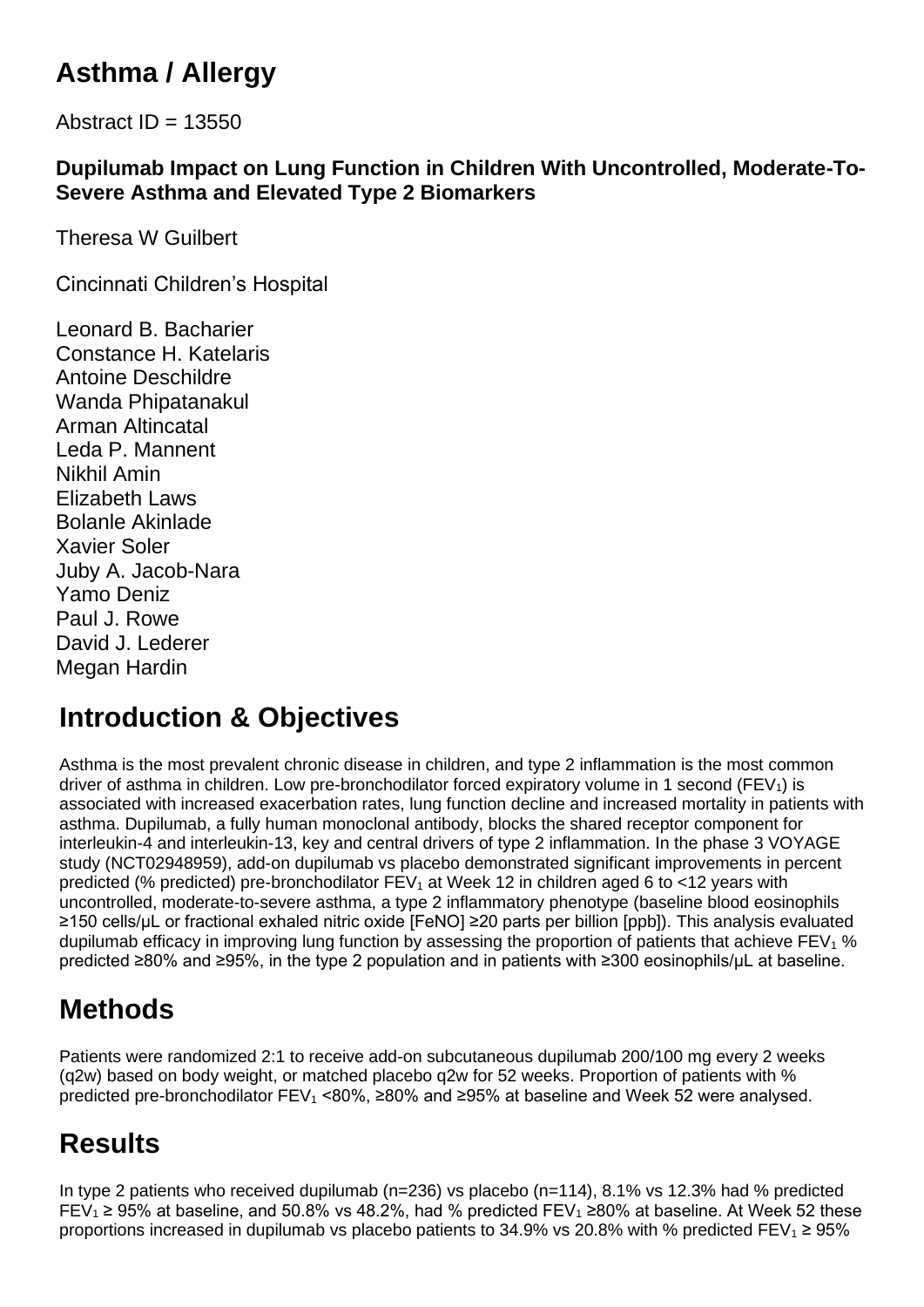and 77.2% vs 66.0% with % predicted FEV1 ≥ 80% (**Figure**). 22.8% vs 34.0% of dupilumab vs placebo patients continued to have % predicted  $FEV<sub>1</sub>$  <80% at Week 52 (49.2% vs 51.8% at baseline). Similar results were observed in the Eos ≥300 subpopulation.

Figure. Proportion of patients with % predicted pre-bronchodilator FEV,  $\geq$  95% (A) and  $\geq$  80% (B) at baseline and at Week 52 - ITT population.

Matched placebo **D** Dupilumab 200 or 100 mg SC q2w **Patients with eosinophils Patients with eosinophils**  $\geq$  150 cells/uL or FeNO  $\geq$  20 ppb  $\geq$  300 cells/uL 100  $100 -$ 80 80 60 60



#### **Patients with eosinophils** В.  $\geq$  150 cells/µL or FeNO  $\geq$  20 ppb

 $8.1$ 

19/236

20.8

22/106





SC, subcutaneous.

Α.

Proportion of patients (%)

40

20

 $\mathbf 0$ 

 $12.3$ 

 $14/114$ 

**Baseline** 

## **Conclusions**

Dupilumab increased the proportion of paediatric patients with improved lung function, in both the type 2 population as well as the Eos ≥300 subpopulation.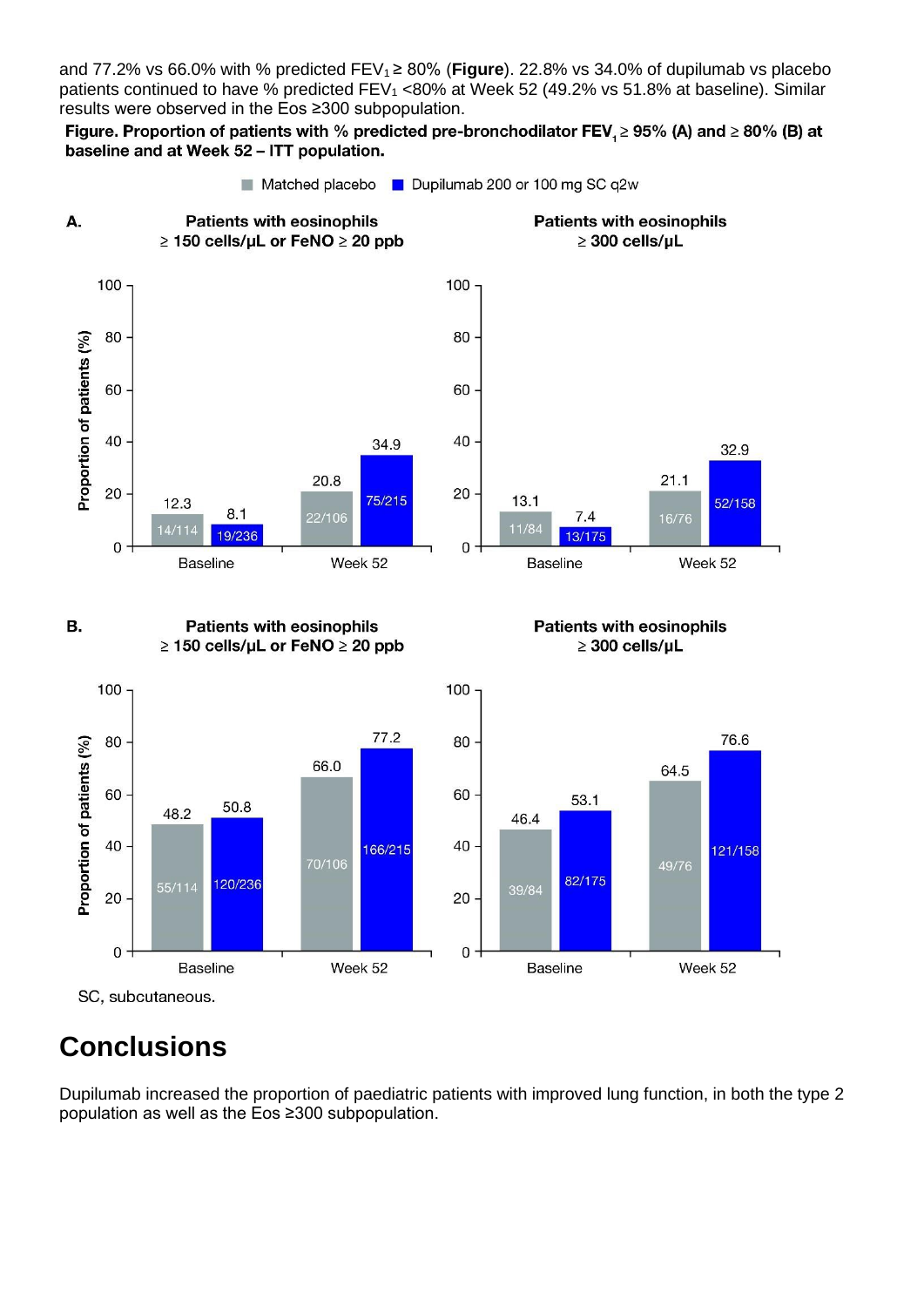# **Asthma / Allergy**

Abstract  $ID = 13544$ 

#### **Dupilumab Improves Asthma Control and Health-Related Quality of Life in Children With Uncontrolled Persistent Asthma: VOYAGE Study**

Alessandro Fiocchi

Pediatric Hospital Bambino Gesù IRCCS, Rome

Wanda Phipatanakul Sandy R. Durrani Jeremy Cole Dongfang Liu Jérôme Msihid David J. Lederer Megan Hardin Yi Zhang Asif H. Khan

## **Introduction & Objectives**

Asthma is the most common chronic respiratory condition in children. Patients with uncontrolled disease experience reduced health-related quality of life (HRQoL) despite controller medication. Type 2 (T2) inflammation (blood eosinophils ≥150 cells/µL or fractional exhaled nitric oxide (FeNO) ≥20 parts per billion) underlies most pediatric asthma cases. Dupilumab (DPL), a fully human monoclonal antibody, blocks the shared receptor component for interleukin (IL)-4/IL-13, key and central drivers of T2 inflammation in multiple diseases. VOYAGE, a 52-week, randomized, double-blind, placebo (PBO) controlled, phase 3 study (NCT02948959), evaluated DPL efficacy/safety in children aged 6–11 years with uncontrolled persistent asthma. We assessed the impact of DPL on asthma control (Interviewer-Administered 7-Item Asthma Control Questionnaire [ACQ-7-IA] score) and HRQoL (Interviewer-Administered Pediatric Asthma Quality of Life Questionnaire with standardized activities [PAQLQ[S]-IA] score) in children with a T2 inflammatory asthma phenotype.

# **Methods**

Patients were treated with DPL (100/200mg by body weight at randomization) or matched PBO every 2 weeks. We assessed change from baseline in ACQ-7-IA total and individual item scores, PAQLQ[S]-IA total and domain (symptoms, activity limitation, emotional) scores (patients aged 7–11 years); percentage of ACQ-7-IA and PAQLQ[S]-IA responders (improvement from baseline ≥0.5); and percentage with wellcontrolled asthma (ACQ-7-IA score ≤0.75).

## **Results**

DPL vs PBO rapidly improved total ACQ-7-IA score by Week 4 (*P<*0.01); improvements were sustained until Week 52 (*P*<0.0001; **Figure**). By Week 24, more patients on DPL (79%) vs PBO (69%) were ACQ-7- IA responders (odds ratio [OR]: 1.82 [95% confidence interval (CI): 1.02, 3.24]; *P*<0.05), and more DPL (61%) vs PBO (43%) patients achieved well-controlled asthma (OR: 2.23 [95% CI: 1.38, 3.61]; *P*=0.01). From Week 36, DPL vs PBO significantly improved PAQLQ[S]-IA total (*P*<0.01) and domain scores (*P*<0.05). By Week 52, a greater proportion of patients on DPL vs PBO were PAQLQ[S]-IA responders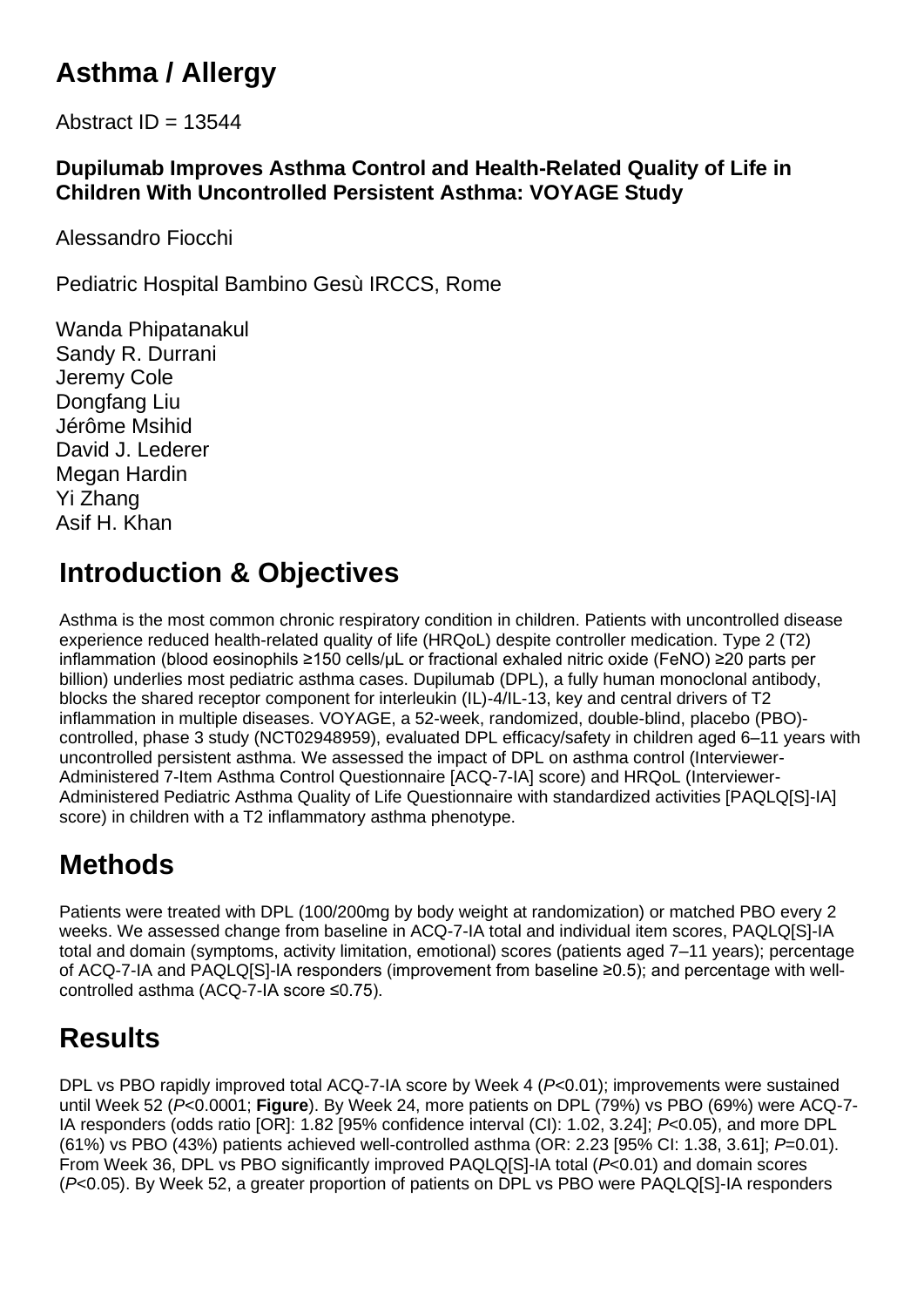



is from baseline (BL) in ACQ-7-IA and PAQLQ(S}-IA scores were analyzed using MMRM models; percent responders (improvement ≿0.5) and percentage of patients who achieved well-controlled asthma (ACQ-7-IA score ≤0.75) were ana

#### **Conclusions**

In children with uncontrolled persistent asthma and a T2 phenotype, DPL rapidly improved asthma control and resulted in sustained improvements in asthma control and HRQoL; majority of patients achieved wellcontrolled asthma.

#### **References**

## **Lung health / Public Health / COVID-19 Pandemic**

Abstract  $ID = 13559$ 

#### **Parent/carer feedback on paediatric homecare administration of biologics for severe asthma patients**

Angela Jamalzadeh

Royal Brompton Hospital

Louise Fleming Sukeshi Makhecha Pippa Hall Laura Baynton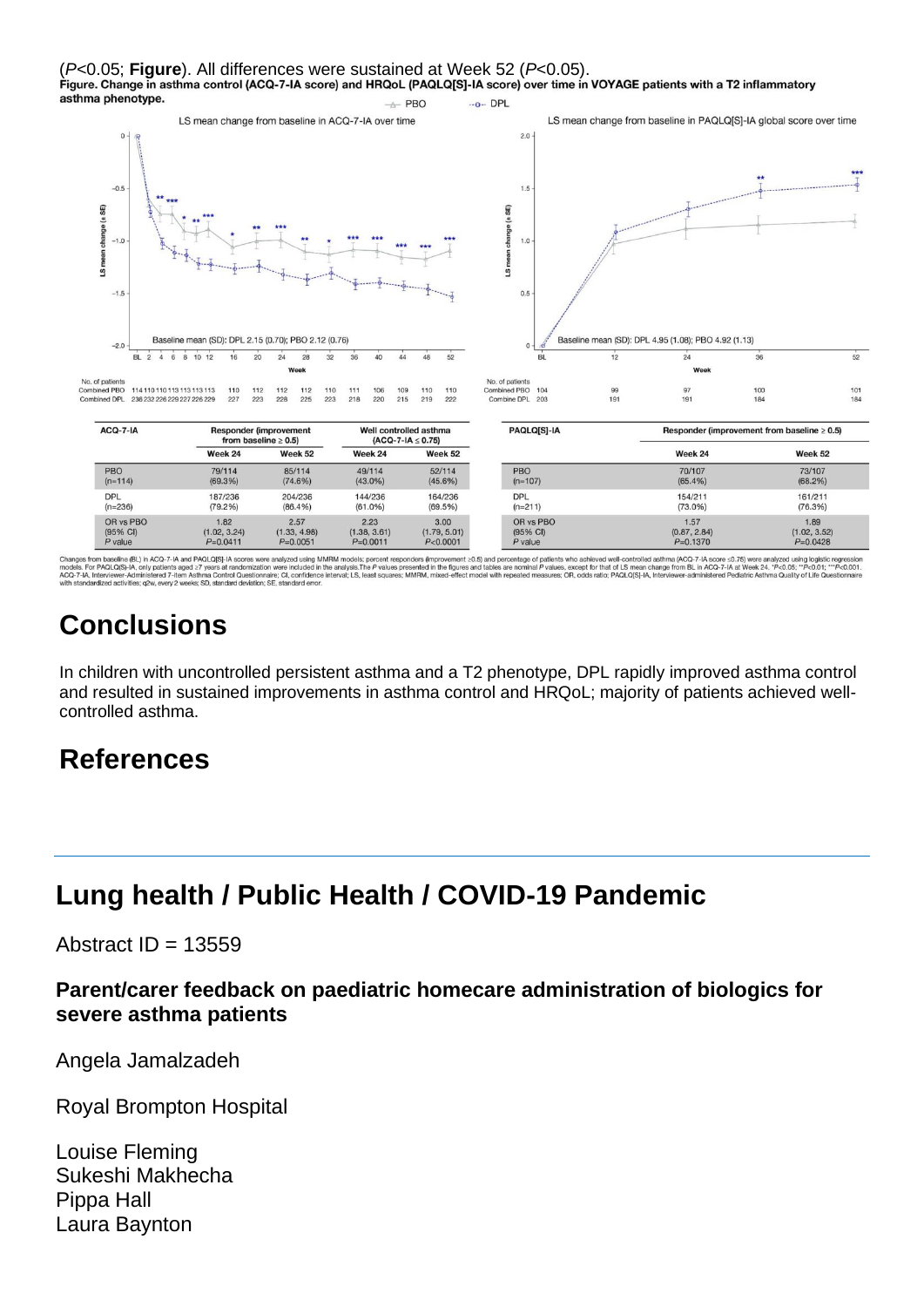Prior to the COVID-19 pandemic, paediatric severe asthma patients at the Royal Brompton Hospital requiring biologic treatment, attended hospital 2-4 weekly for injections. Due to the national lockdown in March 2020, an alternative initiative was explored. Parents/caregivers of children suitable for homecare were trained to administer biologic injections initially face to face by Clinical Nurse Specialists (CNSs) in hospital, followed by video calls from the CNS at the time of all injections to support administration and complete clinical reviews. Children were issued a home spirometer to mimic hospital appointments.

The aim of this study was to obtain parent/carer/patient feedback to evaluate the service and make improvements adapting to service needs.

## **Methods**

Parents/carers were sent a link to a structured questionnaire by email or text message using Google surveys in March 2020. The questions were designed to gain feedback on support and training, impact on home life balance, asthma management and the delivery service. Free text box at the end of the questionnaire allowed feedback on service improvements.

Children and young people were sent a separate questionnaire.

#### **Results**

The questionnaire was sent to 14/16 families on homecare. The response rate was poor; 6/14 parent/carers (43%) and 2/14 patients (14%).

6/6 parents felt they had sufficient training on administration, found the video calls supportive and helpful and felt a 4-6 monthly appointment with the clinician was sufficient. They also felt that the use of the spirometer to measure lung function at home very helpful. 5/6 respondents found the flexibility of timings outside of school very helpful.

Specific feedback was themed as follows:

#### **Table 1: parent/ patient feedback**

|                               | <b>Parent/Patient feedback</b>                                                                          |
|-------------------------------|---------------------------------------------------------------------------------------------------------|
|                               | 'This is much better as I don't have to book a<br>day off work and my child doesn't miss any<br>school' |
|                               | 'No time off school'                                                                                    |
| <b>Flexibility of timings</b> | 'It fits in better with our busy lives'<br>It's great as we can fit around the school<br>timetable'     |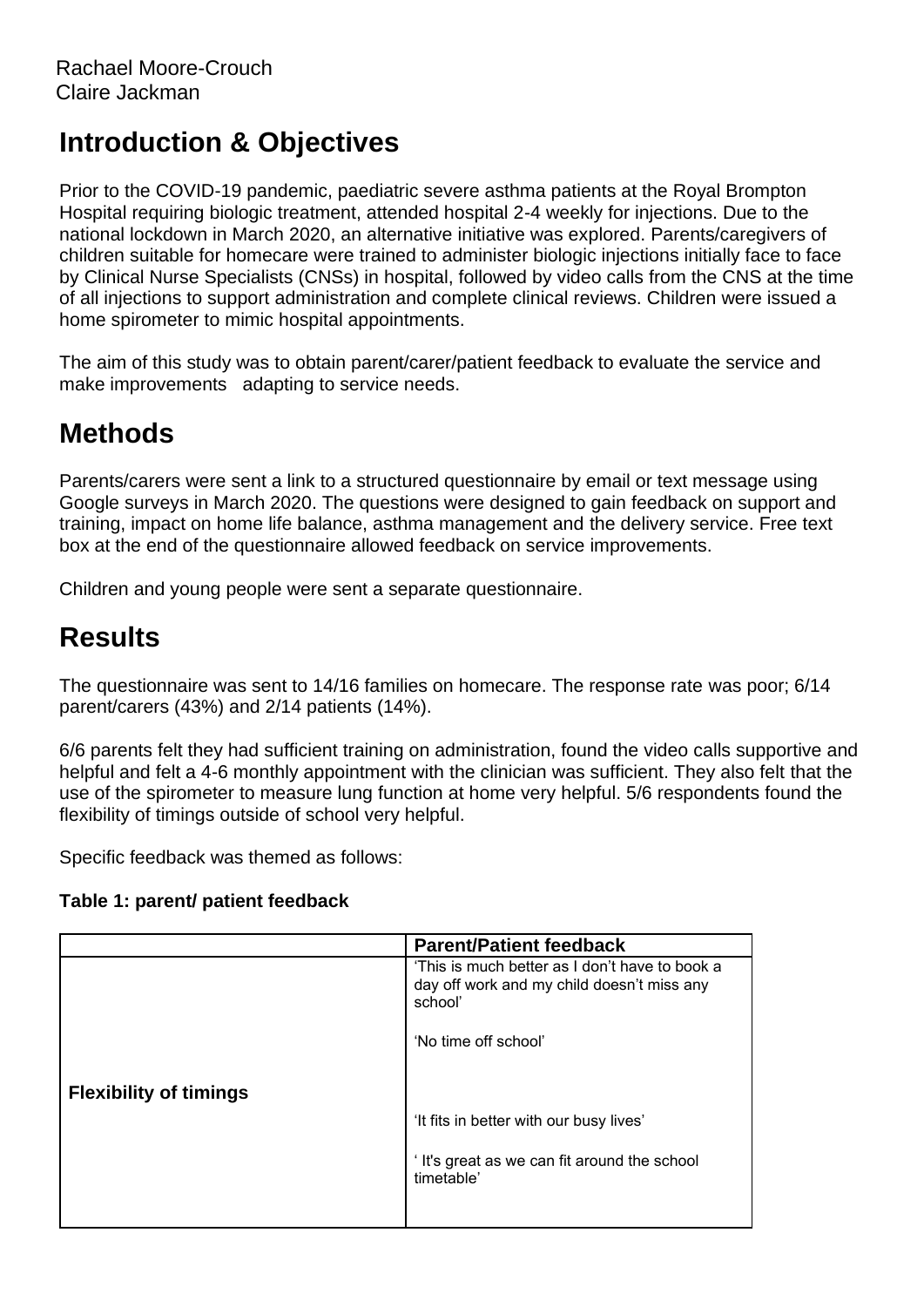|                                | 'Much easier don't need to travel'                                             |
|--------------------------------|--------------------------------------------------------------------------------|
|                                | 'Makes life so much easier not having to travel<br>up to the hospital monthly. |
| <b>Reduction in travelling</b> |                                                                                |
|                                |                                                                                |
|                                | 'Very helpful and always to hand if any<br>questions need answering'           |
| <b>Training and support</b>    | The support and care that we receive is<br>amazing.'                           |
|                                |                                                                                |

## **Conclusions**

- The feedback from patients/carers has been overwhelmingly positive indicating the service set up has been successful and will continue to be offered to eligible patients as part of standard care.
- Homecare reduces hospital visits for families, in turn saving families time and money, carbon footprint in travelling, offers a perceived improved quality of life in view of parent/carer feedback. In addition, video calls are scheduled 5 days a week around the family work/education commitments and not within clinic time, freeing up healthcare professional time.

#### **References**

#### **Lung health / Public Health / COVID-19 Pandemic**

#### Abstract  $ID = 13541$

#### **Paediatric Respiratory CNS service: being agile during COVID-19**

Pippa Hall

Royal Brompton Hospital

Laura Baynton Nicola Collins Caroline Devon Angela Jamalazedeh Sukeshi Makhecha Sarah Moledina Sarah Ollosson